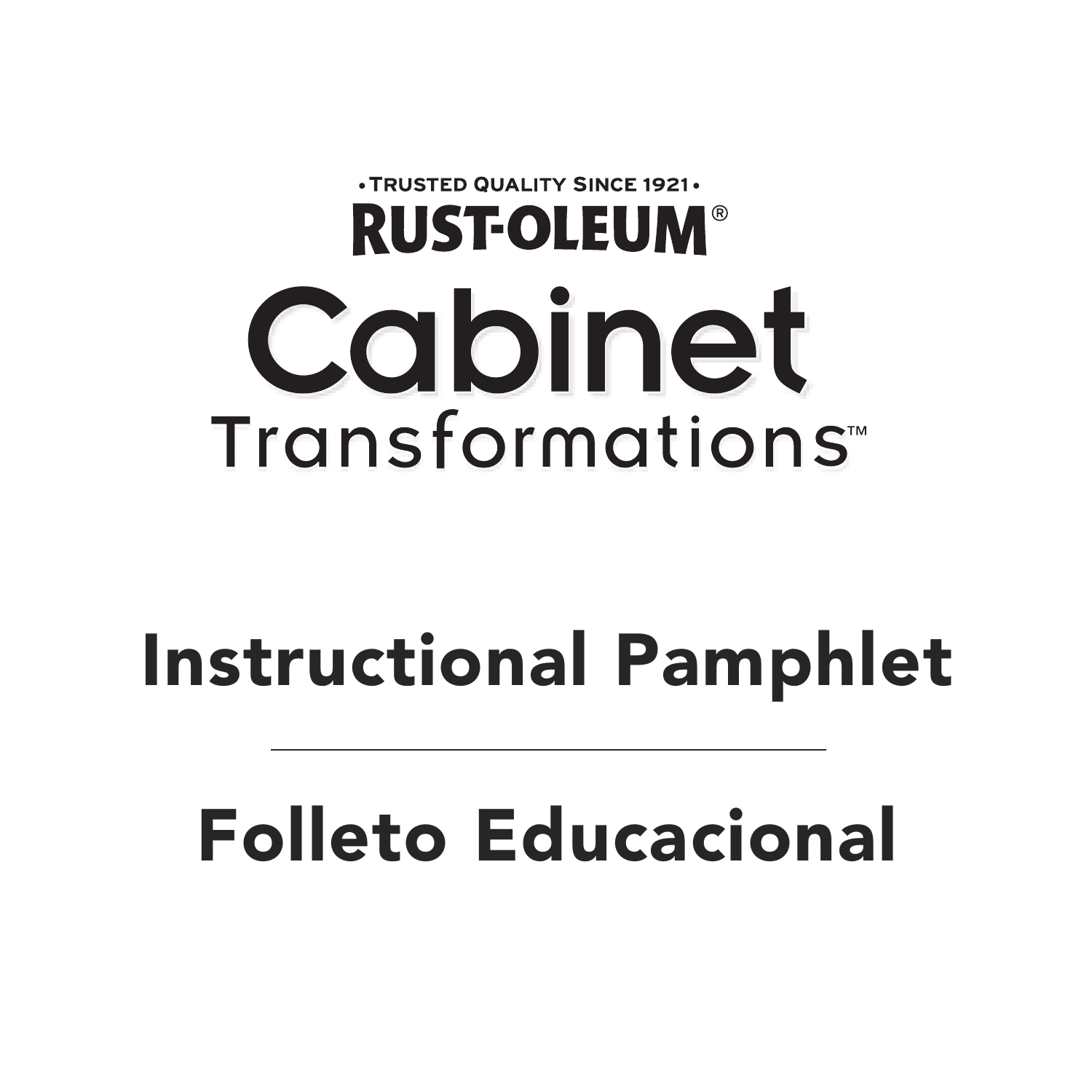## . TRUSTED QUALITY SINCE 1921. **RUST-OLEUM® Cabinet** Transformations<sup>\*\*</sup>

## **How to Apply Cabinet Transformations™**

**Rust-Oleum® Cabinet Transformations™ is a revolutionary do-it-yourself cabinet coating system that enables you to easily and affordably transform your cabinets from an outdated look to a beautiful and durable new finish.**

**IMPORTANT:** These instructions include several important information boxes with critical, how-to information necessary to ensure the best product application process and highest quality results. Read in its entirety before beginning the project.

#### BEFORE YOU BEGIN

*View Instructional DVD.* The DVD provided with your kit offers a helpful, step-by-step overview on how to apply Cabinet Transformations™. For additional information, ideas, and application suggestions go to **RustoleumTransformations.com.**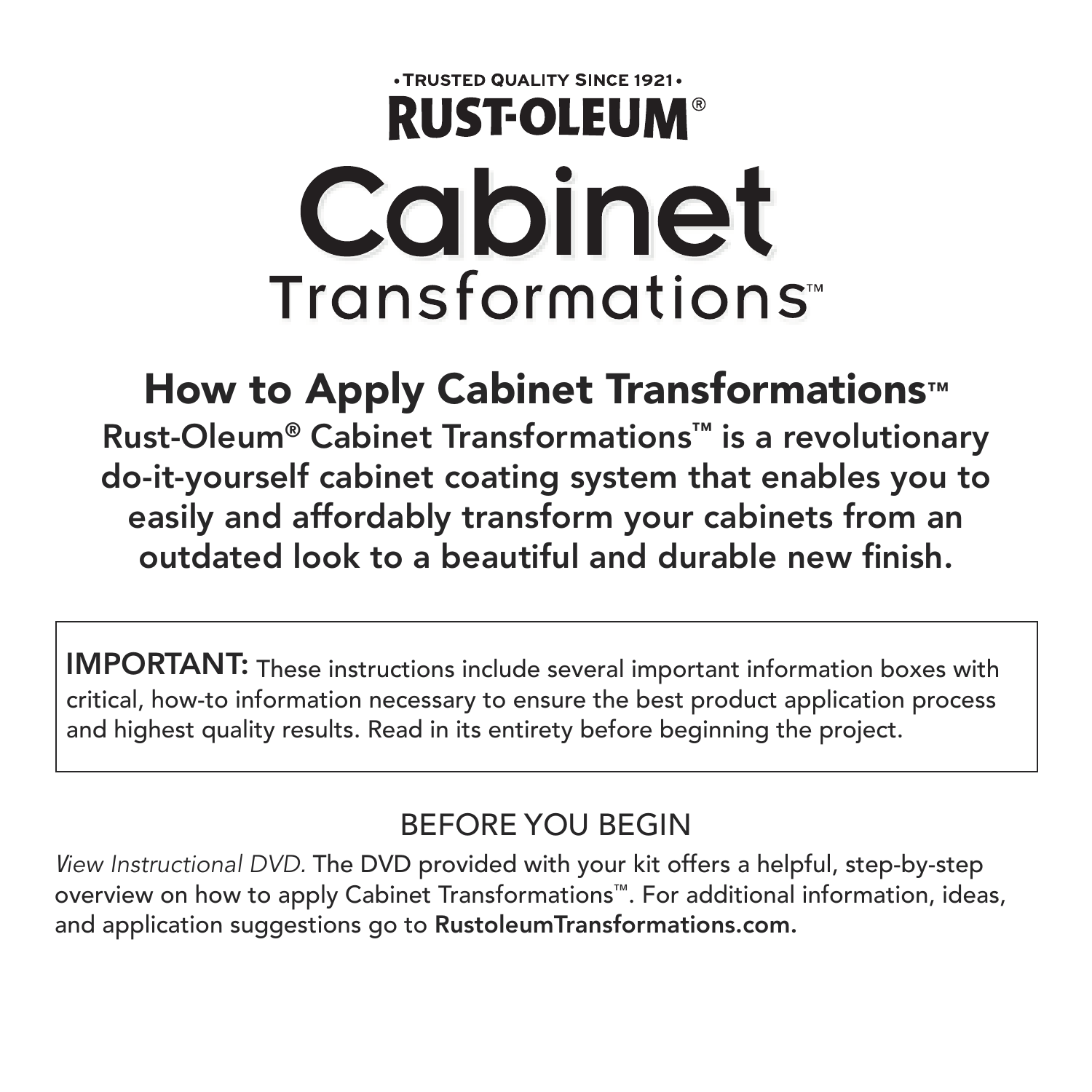#### **GATHER YOUR TOOLS AND SUPPLIES**

Collect supplies needed for your project using the Project Supplies Checklist below.

#### **PROJECT SUPPLIES CHECKLIST**

#### **INCLUDED IN KIT**

#### **Cabinet Transformations™ Coating System**

- Instructional DVD and Pamphlet
- Deglosser
- Bond Coat\*
- Decorative Glaze

#### **NOT INCLUDED IN KIT**

#### **Other Items Needed:**

- (3) 2" Synthetic Paint Brushes Premium Quality Angled or Straight
- (1) 2" Foam Paint Brush (for optional glaze)
- Smooth Painter's Tape (2" size)

#### **Suggested Items Needed:**

- Screwdriver or Cordless Screwdriver
- Plastic Wood Filler and Putty Knife (if filling hardware holes)
- Plastic or Cork Bumpers
- Protective Top Coat
- Decorative Glazing Cloths
- Scrub Pads
- Stir Sticks
- Drop Cloths
- Disposable Gloves
- Lint-Free Rags
- Disposable Paint Containers
- Plastic Cups or Baggies (for hardware)
- Sketch Paper and Marker

**IMPORTANT:** Apply when air (ambient) temperature is 50 – 90° F (10 – 32° C) and relative humidity is below 60%.

*\* Bond Coat must be tinted prior to application.*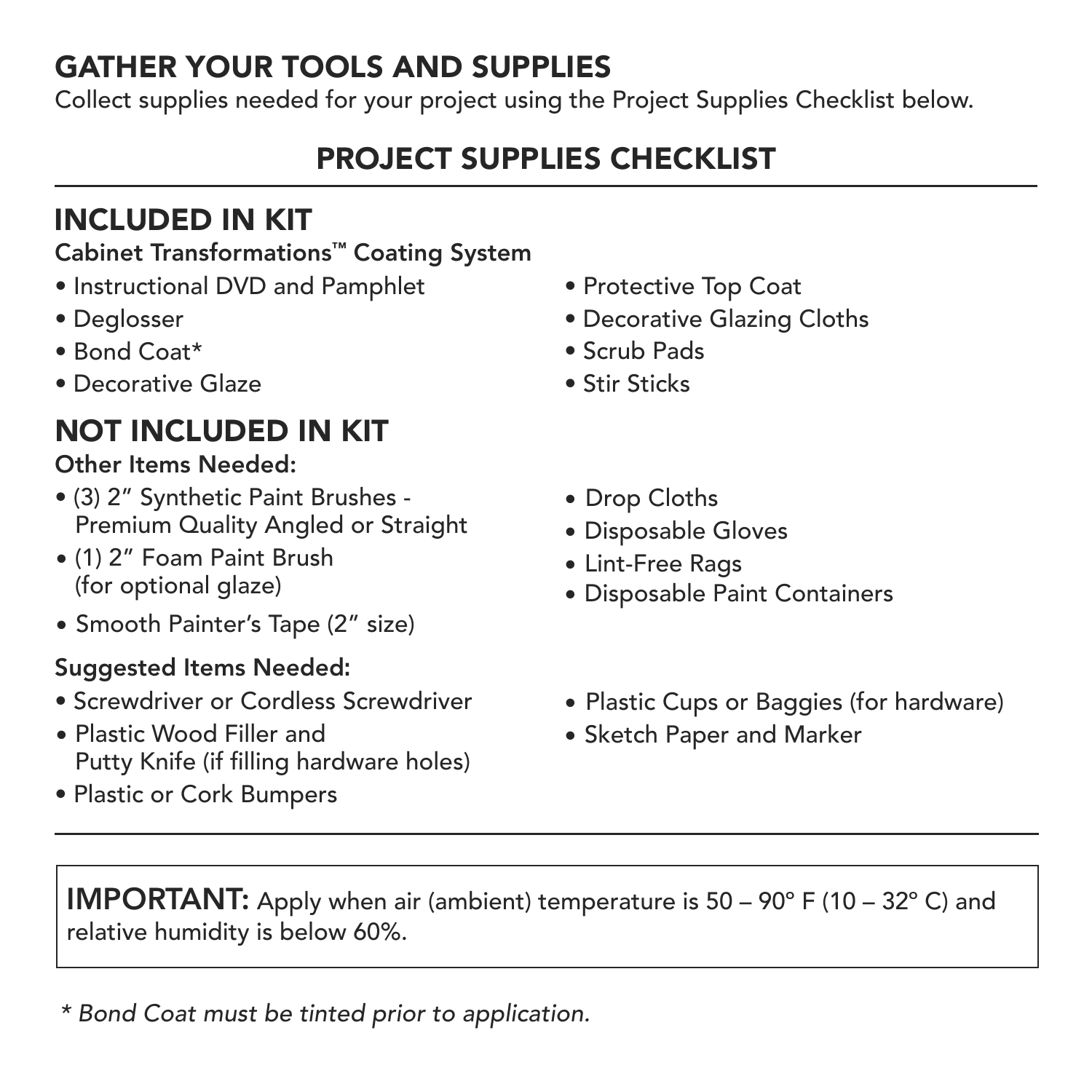## **HOW TO MEASURE SQUARE FOOTAGE**



#### **Square Feet – Calculate your exact coverage needs**

- **STEP 1:** Measure the length of your top cabinets (A + B) in inches and multiply by the height (E). Standard wall cabinet heights are: 12" – 18" and 30" – 42".
- **STEP 2:** Measure the length of your bottom cabinets in inches (C + D) and multiply times the height (F). Standard base cabinet height is: 34-1/2".
- **STEP 3:** Add these two totals together and divide by 144 to determine the total square feet you will need to cover.

Visit RustoleumTransformations.com to use our online calculator.

**IMPORTANT:** Properly measure your cabinetry prior to starting the project. If these measurements exceed the coverage on your kit package, you will need to purchase an additional kit.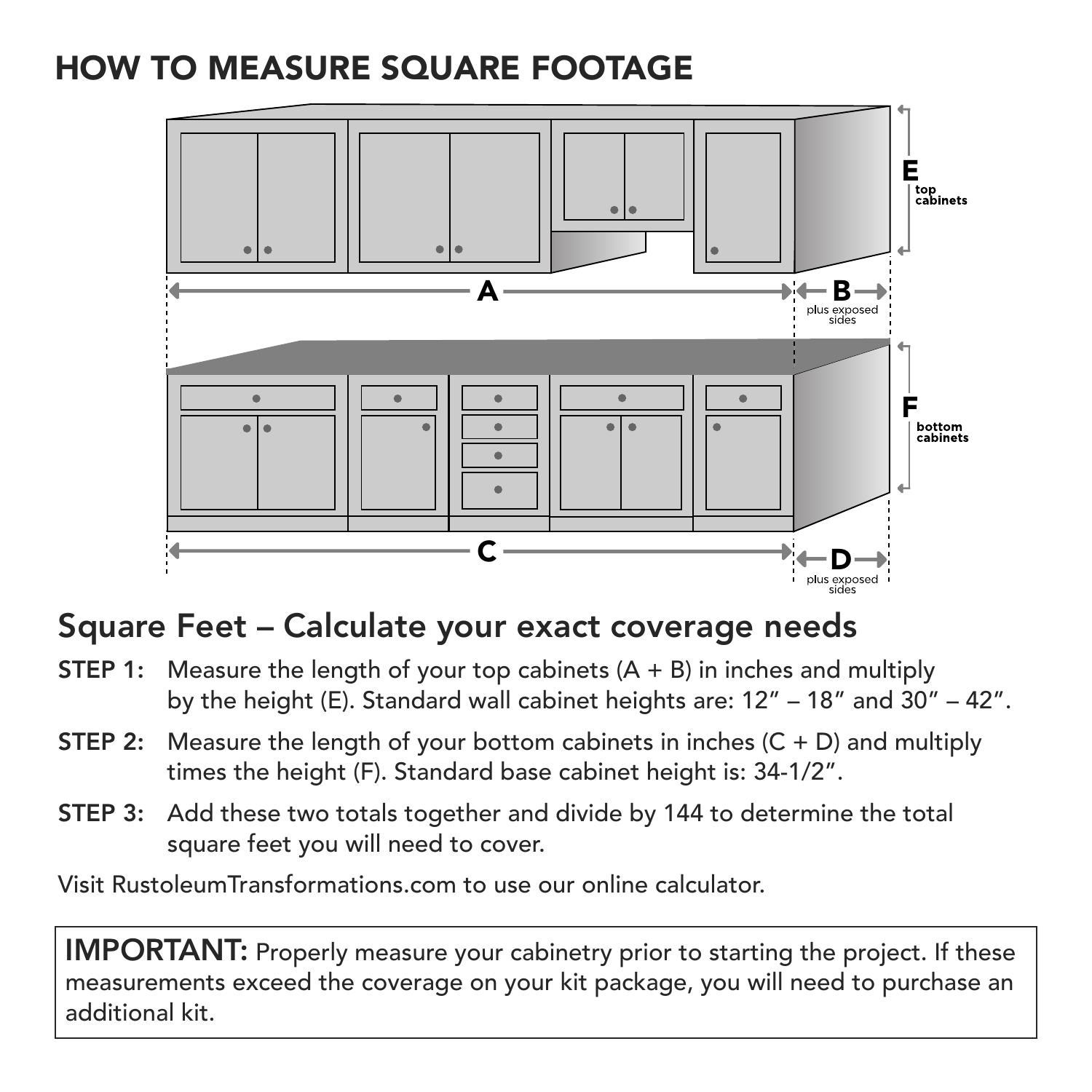## **PREPARE FOR THE PROJECT**

For best results take cabinet doors off hinges and drawers out of frames. Remove all cabinet hardware, including hinges, drawer pulls, and knobs. Laying cabinet doors and drawers on a flat, horizontal surface while coating will ensure the easiest application and best outcome. Create an assembly line of cabinet doors and drawers to speed up the process.



*To continue your cabinet transformation, now is the time to consider updating or replacing your cabinet hardware.*

A. Establish a location in close proximity to your kitchen to stage and coat your cabinet doors and drawers. Garages or basements are ideal locations for this step. Be certain that this area is dirt and dust free, out of the sun, and away from the wind. It is recommended that your work area be well ventilated, but do not use a fan.

Create a work table using a fold-out table or craft paper covered board with sawhorses. Tarp off the floor, table, and surrounding area.

B. Sketch a layout of your kitchen, numbering all doors and drawers. Once complete, label all doors and drawers according to the sketch shown to the right with a piece of smooth painter's tape.

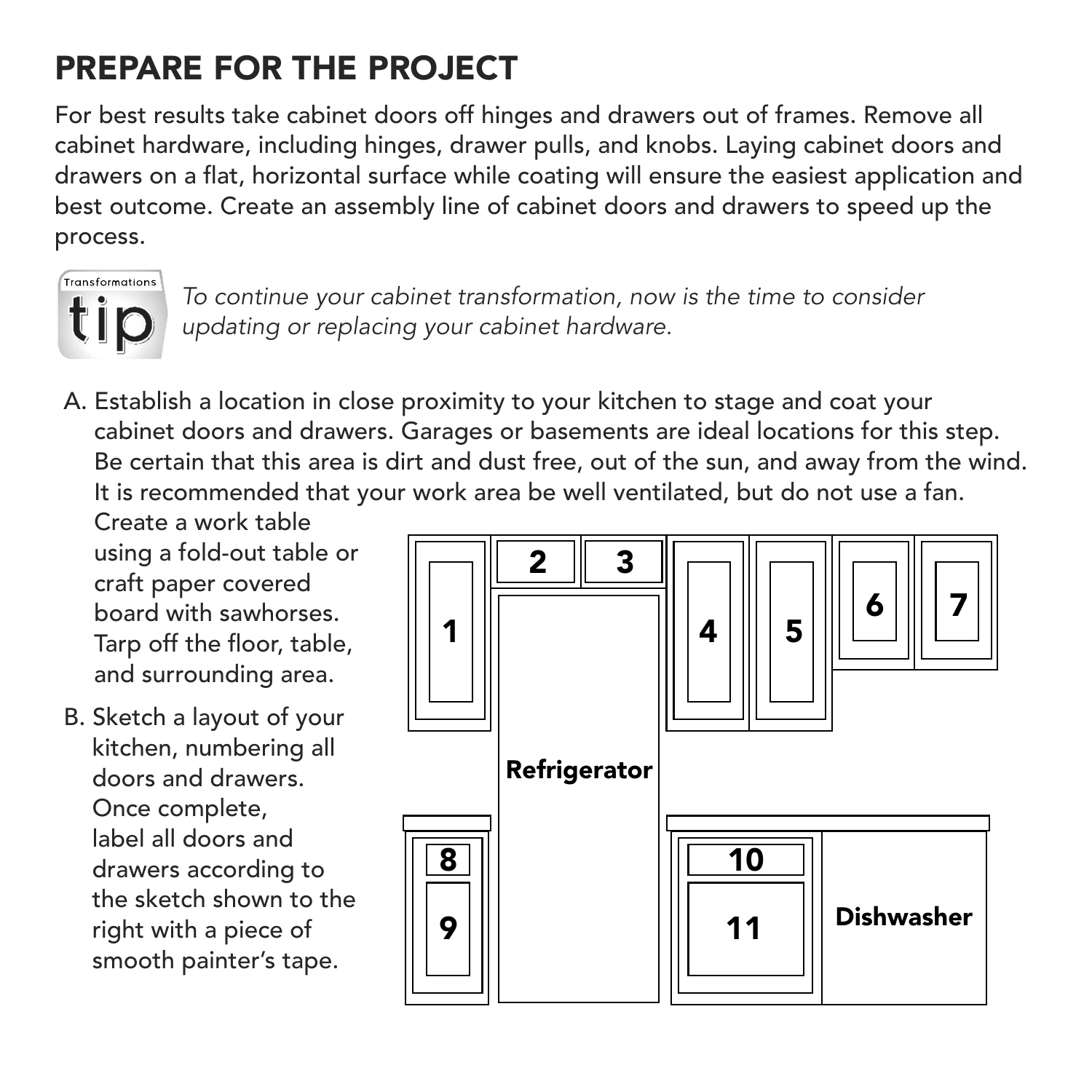C. Take off each door and drawer along with its correlating screws, hinges, knobs, and pulls. For organizational purposes, use <sup>a</sup> cup or baggie to place each door and drawer hardware in to. For example, if you have <sup>16</sup> door and drawer fronts, you should have <sup>16</sup> cups with each door's and drawer's hardware inside them. Use the same numbering system on the cups as you did with the door fronts.



*Using a cordless screwdriver to remove cabinet hardware will speed up the process. If changing cabinet hardware, check to see if new or different holes are needed. Fill all holes not needed.*

- D. Fill all nicks, gouges, cracks, or holes with plastic wood. Use <sup>a</sup> putty knife to apply the wood filler. Allow to dry and sand smooth to the surrounding areas.
- E. Remove all door bumpers using <sup>a</sup> putty knife and discard.

## **STEP #1 – CLEAN AND DEGLOSS**

The Cabinet Transformations™ Deglosser prepares the surface and allows proper adhesion of the Bond Coat. The Deglosser eliminates the need to sand or prime the cabinets. Proper adhesion is critical to ensure optimum results.

**IMPORTANT:** To ensure optimum results and maximum adhesion of the Bond Coat, make sure you are THOROUGH in your deglossing of the cabinet doors, drawers, and frames. This step also applies if your cabinetry has been previously painted.

#### **Start with Cabinet Frames:**

- A. Thoroughly inspect your cabinet frames for heavy grease or dirt. Pay special attention to areas around the stove, microwave, and sink. Clean these extra greasy or dirty areas with soapy water and wipe clean.
- B. Wearing gloves, fold a scrub pad in half and apply the Deglosser liberally on the scrub pad. Scrub the entire cabinet frame thoroughly to remove dirt and grease. This will degloss the surface, allowing maximum adhesion of the Bond Coat.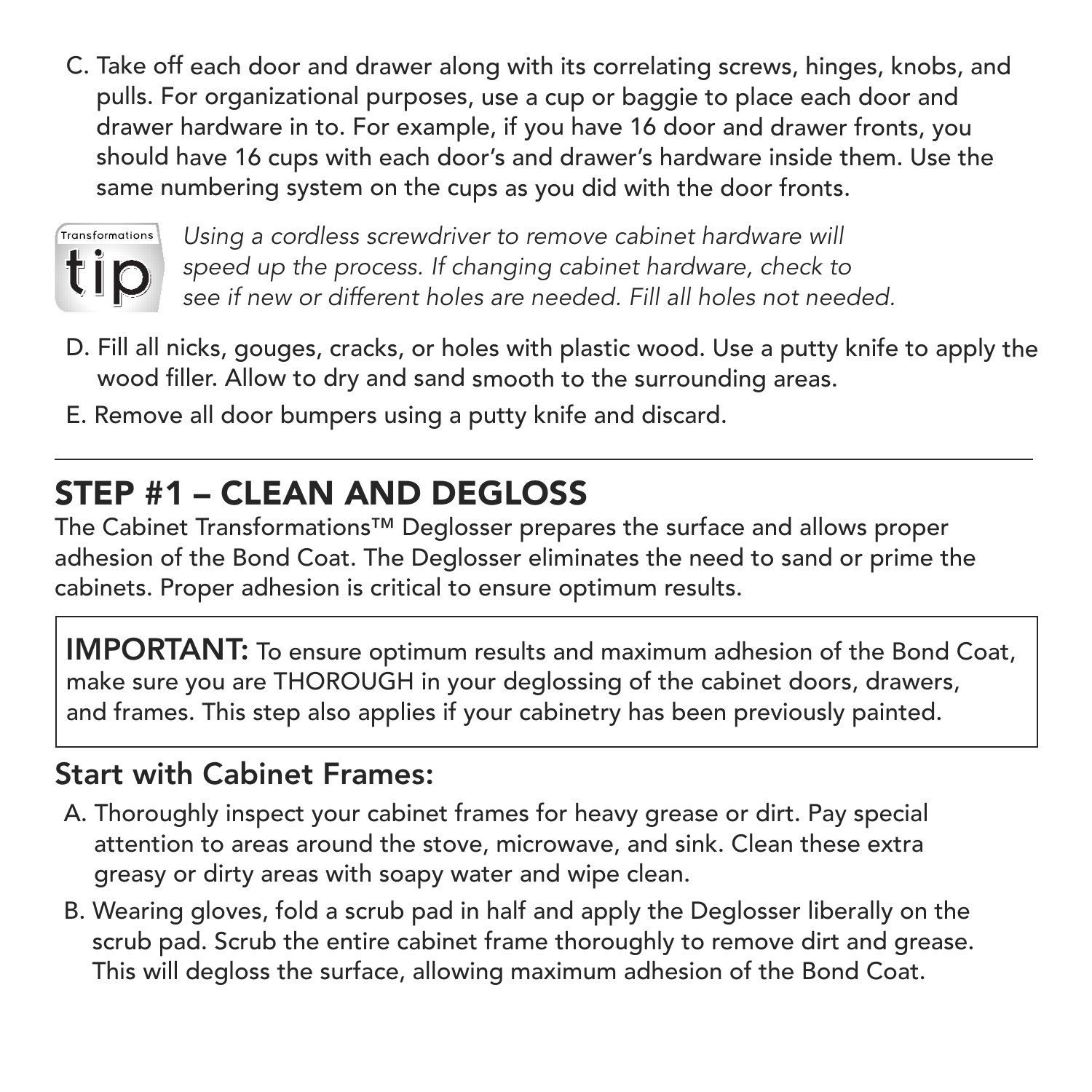**IMPORTANT:** When deglossing wooden cabinetry, follow the grain pattern of the wood. Avoid scrubbing in a circular motion. Wipe up any spilled Deglosser with a clean cloth.

C. After deglossing, wipe down the frames with a damp cloth to remove any trace of the Deglosser. If you see any soapy suds on the surface, continue to wipe with damp cloth until eliminated. Next, wipe with a dry cloth to complete the cleaning process.

## **Continue with Cabinet Doors and Drawers:**

- D. Inspect cabinet doors and drawers for heavy grease or dirt. Pay special attention to doors and drawers that were near the stove, microwave, or sink as well as areas around handles and knobs. Clean these extra greasy or dirty areas with soapy water, rinse well and wipe clean.
- E. Degloss the fronts, backs, and sides of all doors as well as the fronts and backs of all drawers. Wearing gloves, fold a scrub pad in half and apply the Deglosser liberally on the scrub pad. Scrub each door and drawer thoroughly. Be sure to press firmly on the scrub pad on all parts of the doors and drawers, focusing on greasy or dirty areas.
- F. After deglossing, wipe down each door and drawer with a damp cloth to remove any trace of the Deglosser. If you see any soapy suds on the surface, continue to wipe with a damp cloth until eliminated. Next wipe with a dry cloth to complete the cleaning process.



After applying the Deglosser, allow doors, drawers, and frames to dry 1 hour before applying Bond Coat.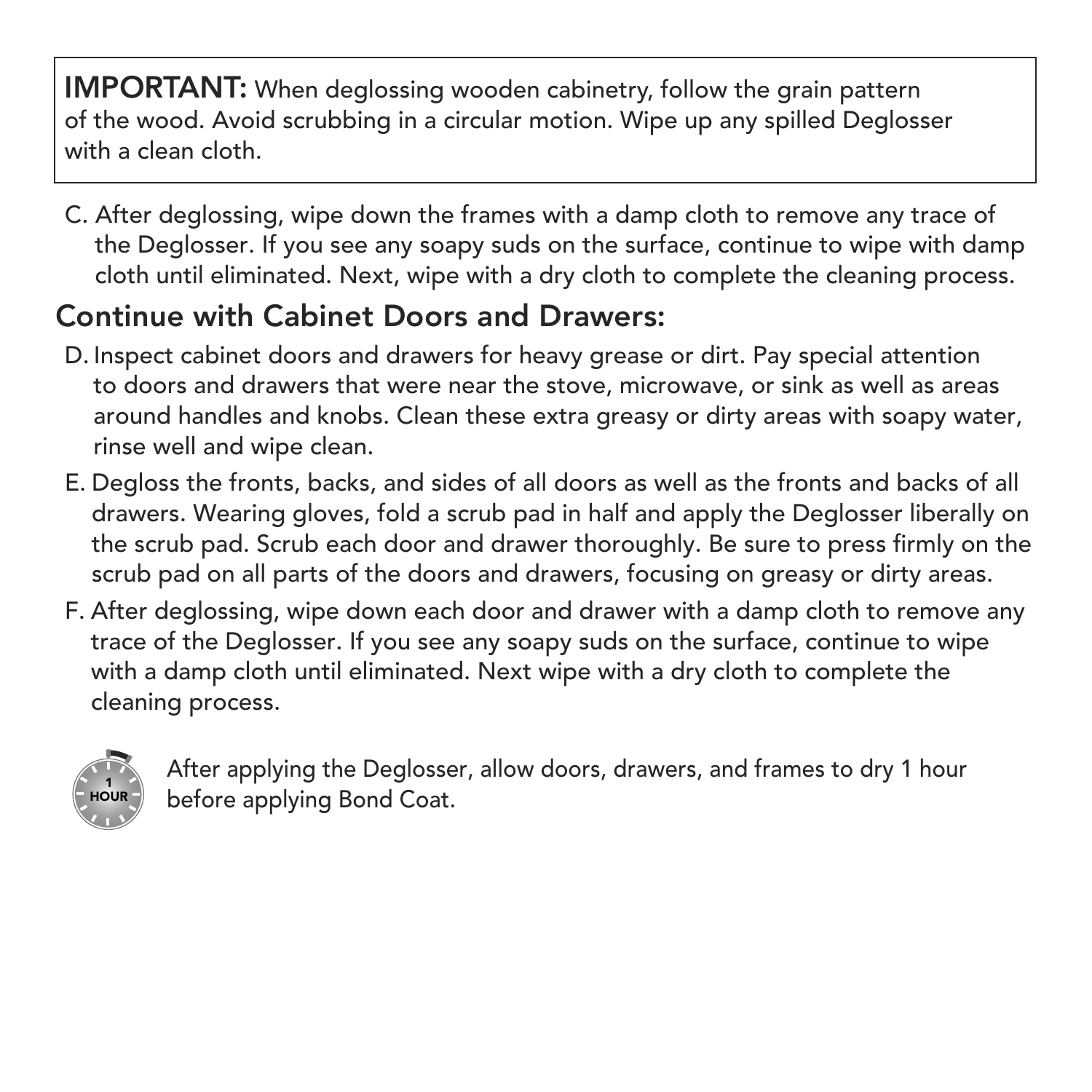## **STEP #2 – APPLY BOND COAT**

The Bond Coat is specially formulated to provide maximum adhesion to wood, laminate, and melamine surfaces. Two coats of Bond Coat are recommended.

**IMPORTANT:** You will have enough Bond Coat to cover the outer cabinet frame, each drawer front, and the front and back of each door with two coats. There is not enough to coat the insides of the cabinets or shelves.

#### **Start with Cabinet Frames:**

- A. Before applying the Bond Coat, wipe all frames, doors, and drawers with a dry, lintfree cloth to remove any dirt or residue left on the surface.
- B. Tape the inside edges of each cabinet frame with smooth painter's tape. Be sure all edges are pressed down to ensure that none of the coating will be able to bleed through.
- C. Thoroughly stir the Bond Coat using a stir stick and pour a portion into a clean, disposable container. Starting with the cabinet frames, use a 2" angled or straight synthetic brush to apply an even coat of Bond Coat.



*Avoid drips, apply in even coats. Drips may be cleaned up with water.*

D. To ensure best look, use-up-and down brush strokes on stiles and frame sides. Use side-to-side brush strokes on the rails (see diagram to right). Once the first coat is completely dry (approximately 2 - 3 hrs.), apply a second coat.

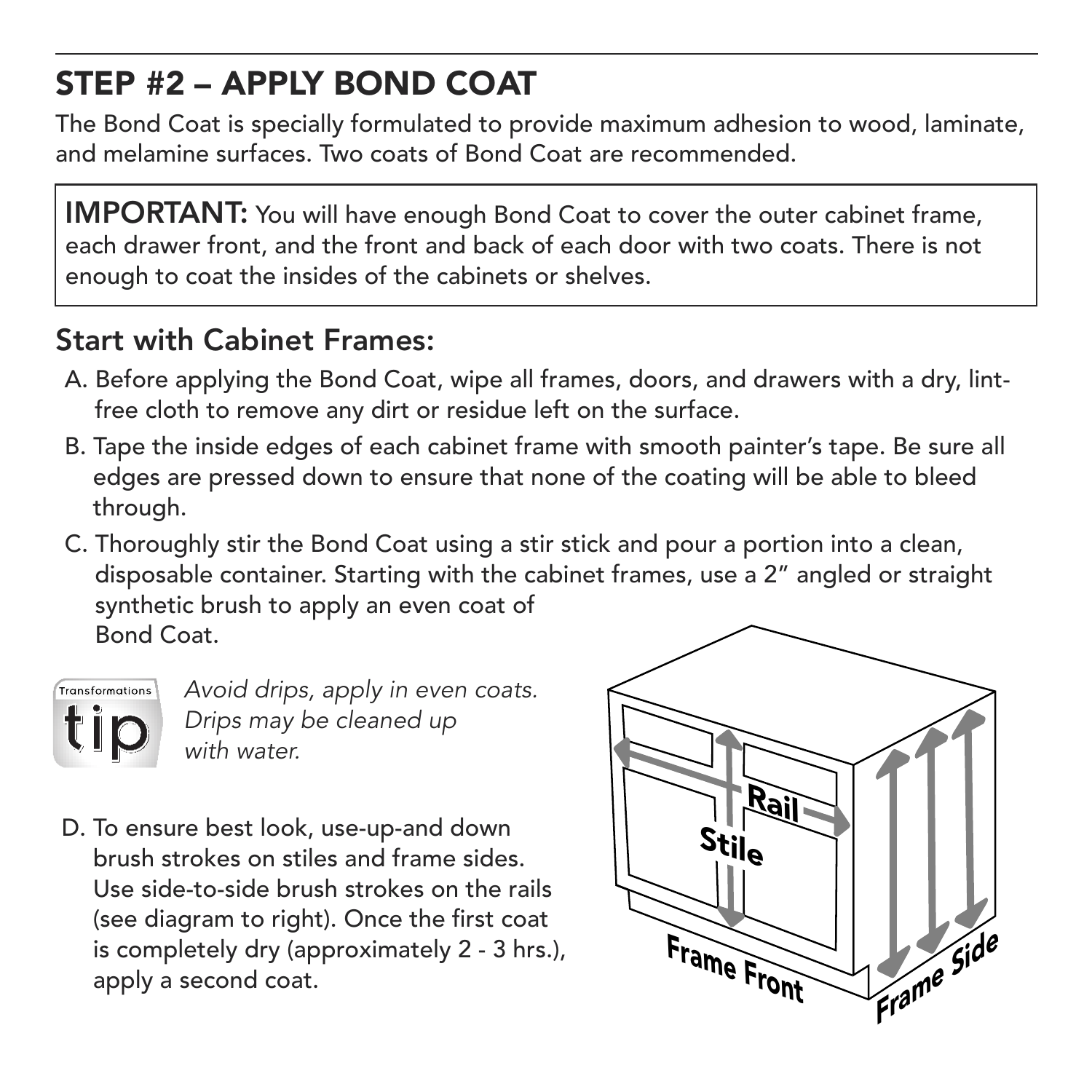#### **Continue with Cabinet Doors and Drawers:**

- E. For easier application purposes, use a prop to elevate the door off the worktable. See "Cabinetry Preparation & Repair" in the FAQ Section for additional tips.
- F. Begin with the **BACK SIDE** of each door. Use a 2" angled or straight synthetic brush to apply an even coat of Bond Coat.

Use the following application method:

- 1. Apply Bond Coat to all four inside corners and sides
- 2. Coat center panel with long, smooth vertical strokes
- 3. Coat the top and bottom portions with long, horizontal strokes
- 4. Brush outer sides in a vertical motion
- *Note: For flat panel doors use up-and-down vertical strokes. Use side-to-side horizontal strokes on drawers.*









- G. Look for excess Bond Coat in corners and crevasses and use the paint brush to remove build up. Let dry for 2 – 3 hours.
- H. Once the first coat is dry, come back and complete a second coat using the same method. Let dry for an additional 2 – 3 hours.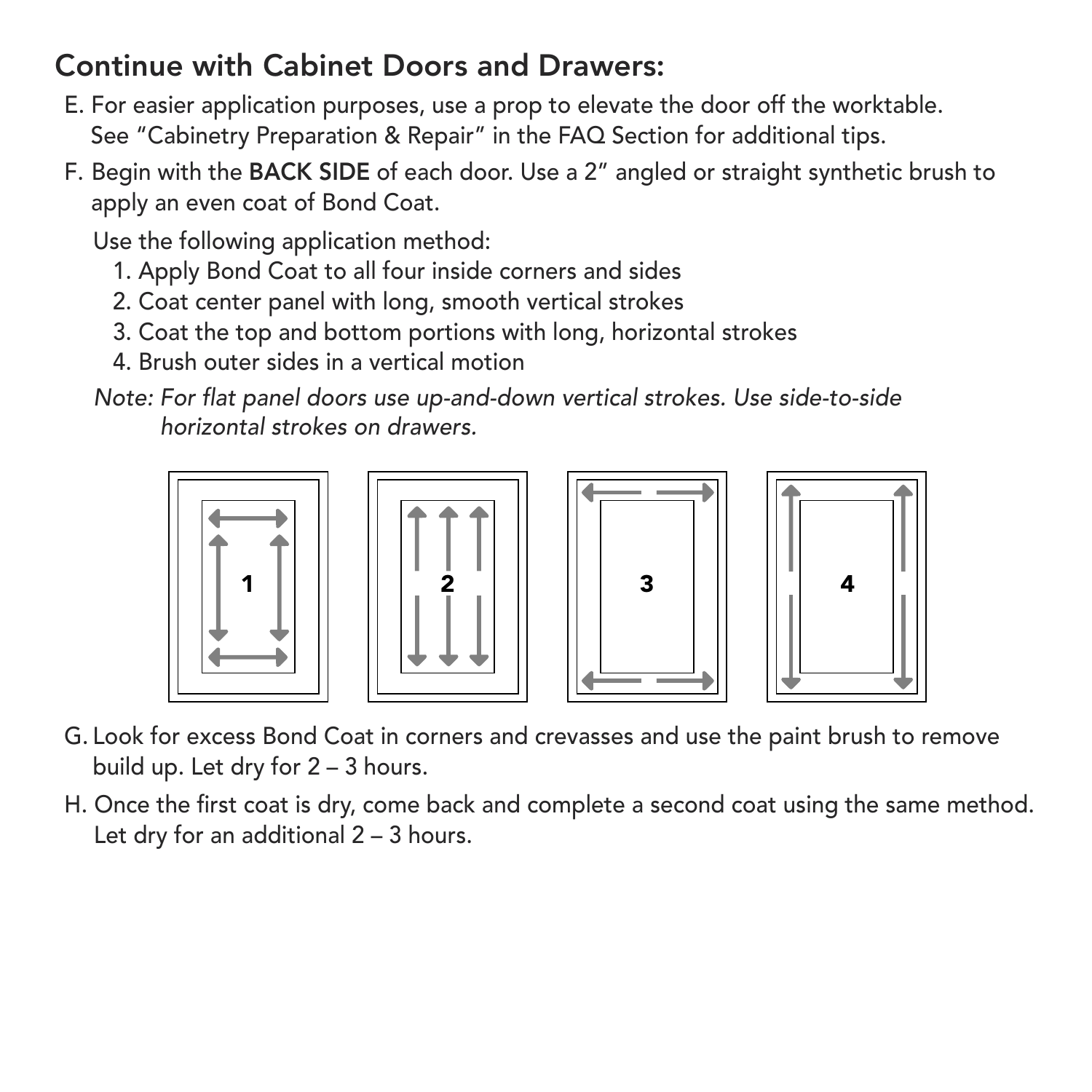I. Continue to the **FRONT SIDE** of each door and drawer. When the back side of each door has two coats and is completely dry (approximately 2 – 3 hours), carefully turn the doors over. Apply two coats of Bond Coat to each door and drawer front using the same application process described in steps "F – H" shown on the previous page. Be sure to coat the door and drawer edges when completing the fronts, watching for drips.



Allow Bond Coat to dry 2 – 3 hours between each coat. It is critical to let each coat dry to touch. Dry times may vary depending on temperature and humidity levels.

## **STEP #3 – DECORATIVE GLAZE (Optional)**

The Decorative Glaze enhances the look of your cabinets by accenting the Bond Coat color giving a high-end, custom look. If you don't wish to complete this step, you may skip ahead to the final Protective Top Coat step. Note: Glaze will appear subtle on dark colors.

- A. Thoroughly mix the Decorative Glaze using a stir stick and pour a portion of the Decorative Glaze into a clean, disposable container. Using a 2" foam brush or 2" synthetic brush, generously brush the entire door panel with Decorative Glaze. Be sure to get Decorative Glaze in all corners, crevices, and raised panel sections.
- B. Next, gather two pieces of Decorative Glazing Cloth and wipe off a majority of the glaze using long, smooth strokes. Wipe the surface using varying pressure, in the direction of the grain or brushmarks to remove the Decorative Glaze to your desired look.
- C. Experiment with the amount of glaze you want to leave behind. Light pressure will leave more glaze on the surface whereas more pressure will take off more glaze.



*The Decorative Glaze will stay workable for up to 5 minutes.*

For best results, rotate and re-fold the cloth often. For a traditional glazing style, leave more Decorative Glaze in the grooves and corners.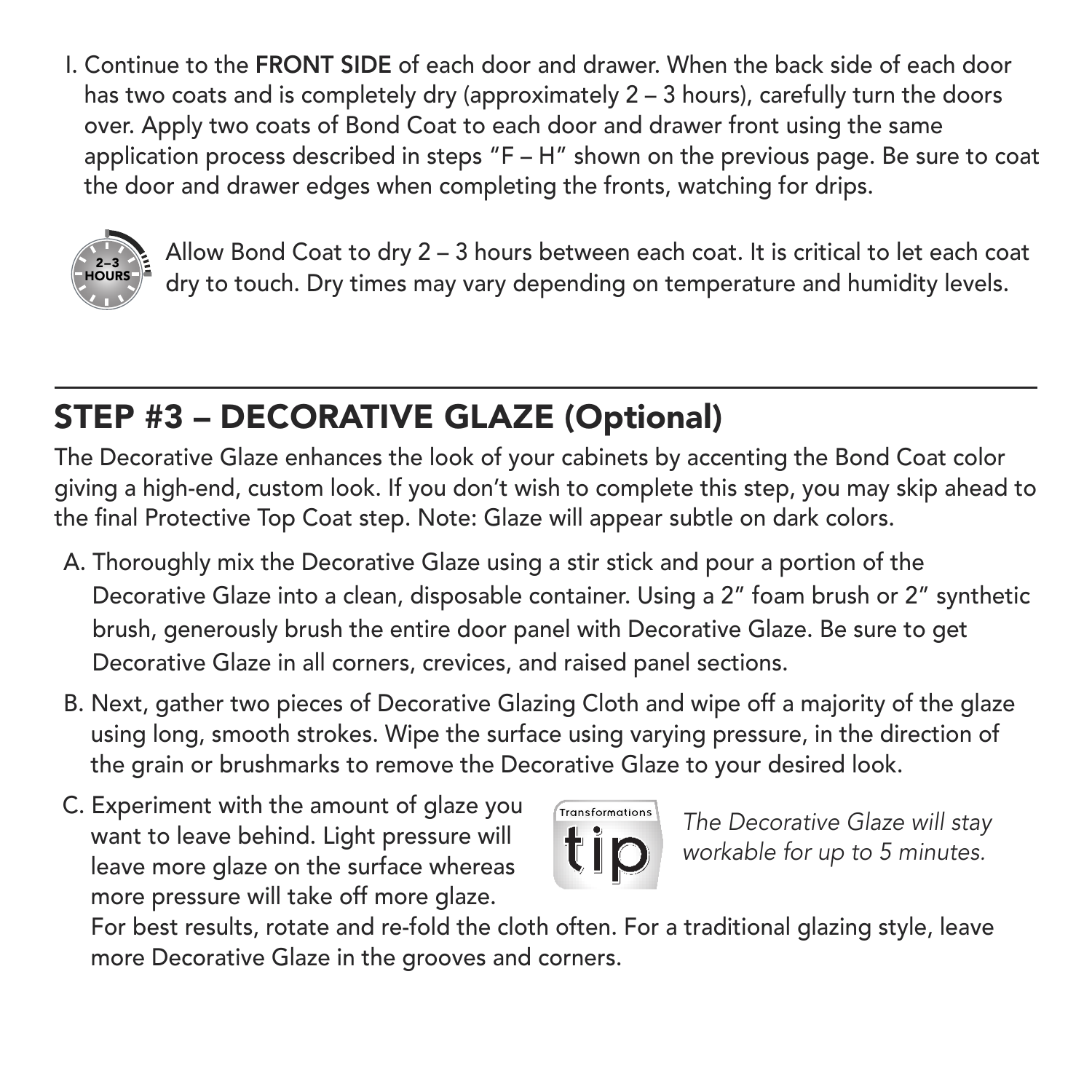D. Once you have found the desired look, use the first door as a guide for color, texture and style for the rest of your doors, drawers, and cabinet frames.



*For additional and advanced glazing techniques, visit RustoleumTransformations.com.*

For a consistent, professional look, have one person complete all of the glazing. Note: Glazing the backs of doors is optional. Let dry a minimum of 8 hours or overnight.



Allow the Decorative Glaze to dry for a minimum of 8 hours before applying the Protective Top Coat.

## **STEP #4 – APPLY PROTECTIVE TOP COAT**

The Protective Top Coat is formulated with self cross-linking technology that provides superior stain and scratch resistance.

A. Wearing gloves and safety glasses thoroughly mix the Protective Top Coat with the stir stick provided. Keep kids and pets out of the room until the finish dries to avoid accidental fingerprints and smudges.

**IMPORTANT:** The Protective Top Coat dries quickly - do not rebrush previously coated areas that have started to dry.

- B. Use a 2" angled or straight synthetic paintbrush to apply an even layer of Protective Top Coat to the cabinet box and frame. As when you applied the Bond Coat, use up-and-down brush strokes on the cabinet sides and stiles. Use side-to-side brush strokes on the horizontal rails. Once finished, visually inspect the surface and touch up light areas where more Protective Top Coat is needed.
- C. Once complete, apply the Protective Top Coat to the **BACK SIDE** of the door first. Apply using the Bond Coat application process in "STEP #2." Only one coat of Protective Top Coat is required. Allow 2 hours to dry.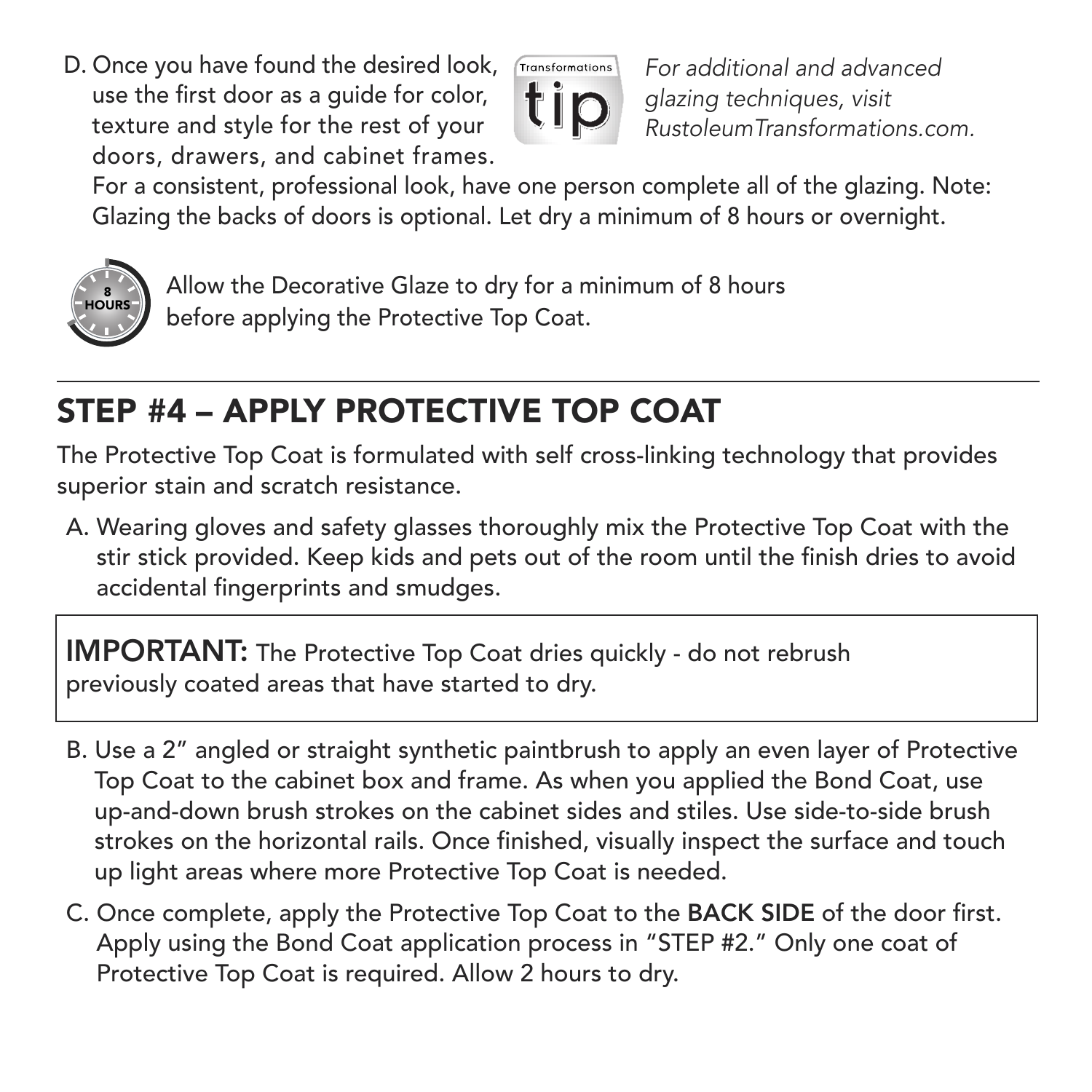- D. Next, coat the **FRONT SIDE** of the doors and drawers just as you applied to the door backs. Remember to avoid overbrushing in previously coated areas. If build-up occurs in recessed areas, simply wipe out using a clean, dry synthetic paint brush.
- E. Once the Protective Top Coat is completely dry, carefully inspect the surface and touch up missed areas where more Protective Top Coat is needed.
- F. Allow the Protective Top Coat to dry undisturbed for at least 12 hours. Make sure to keep windows closed, pets away and ceiling fans off.
- G. After 12 hours, you can install your cabinet drawer and door hardware. Keep drawers and doors ajar until completely dry. Install plastic or cork bumpers to backs of doors and drawers. Allow 24 hours before resuming full use.
- H. The Protective Top Coat will cure completely within 7-10 days. Dry times will vary depending on your weather conditions. Avoid using cleaners on new cabinetry for 7 days.



Allow to dry 12 hours before installing cabinet doors and drawers.



Allow 24 hours before full use.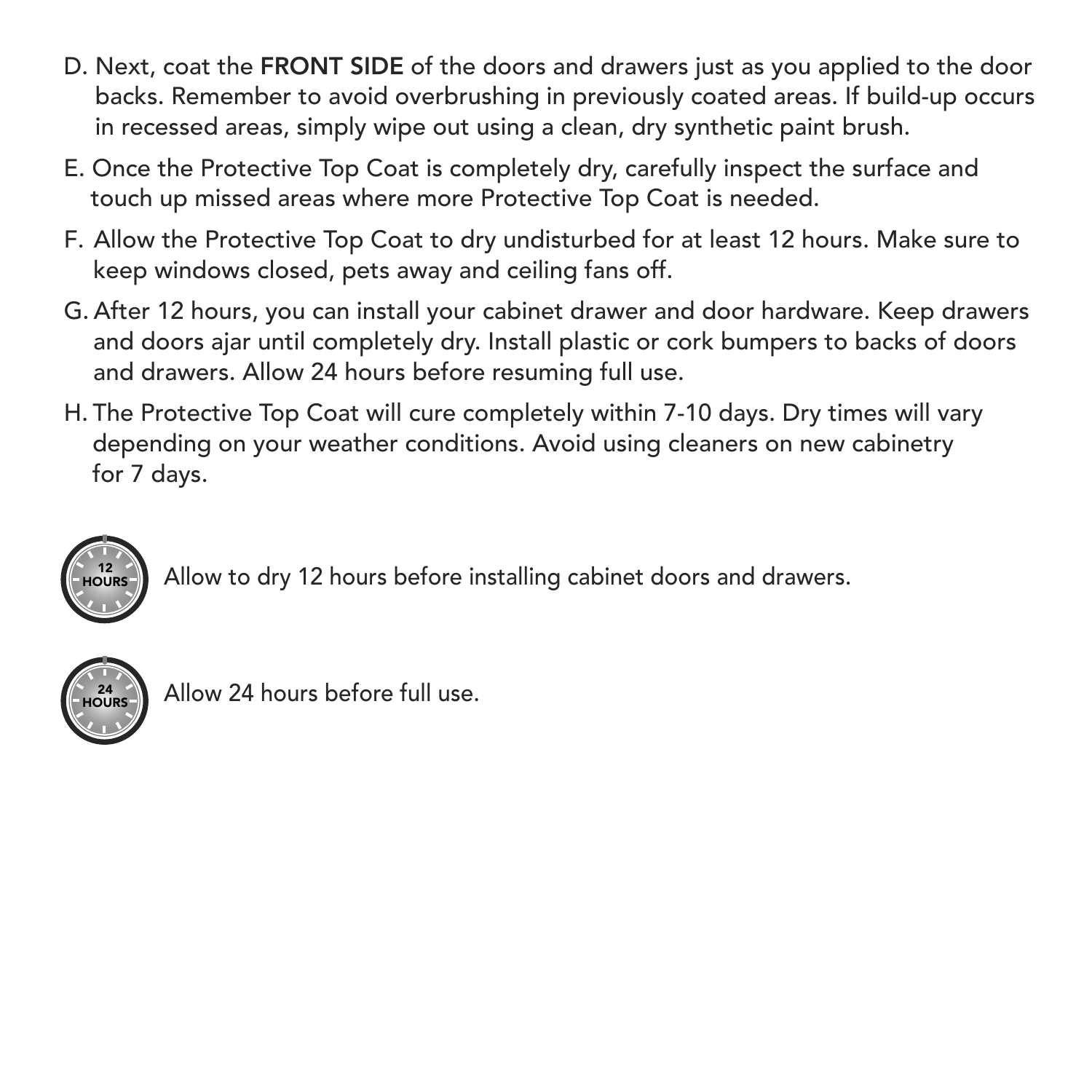

## **FAQs & Cabinet Care Tips**

**For additional information visit: RustoleumTransformations.com**

#### **GENERAL TRANSFORMATIONS QUESTIONS**

- **Q.** IS CABINET TRANSFORMATIONS™ SAFE TO USE?
- **A.** Cabinet Transformations™ is safe to use and is low odor. All products in the system are water based and can be cleaned up with soap and water. Use care and follow supplied instructions for wearing gloves and safety glasses as indicated.
- **Q.** DOES CABINET TRANSFORMATIONS WORK ON LAMINATE OR MELAMINE CABINETRY?
- **A.** Yes, Cabinet Transformations™ works on all wood, laminate, and melamine surfaces providing the same beautiful look.
- **Q.** CAN I USE CABINET TRANSFORMATIONS™ ON SURFACES OTHER THAN KITCHEN CABINETRY?
- **A.** Yes, Cabinet Transformations™ is also great for end tables, dressers, chairs, armoires, and more.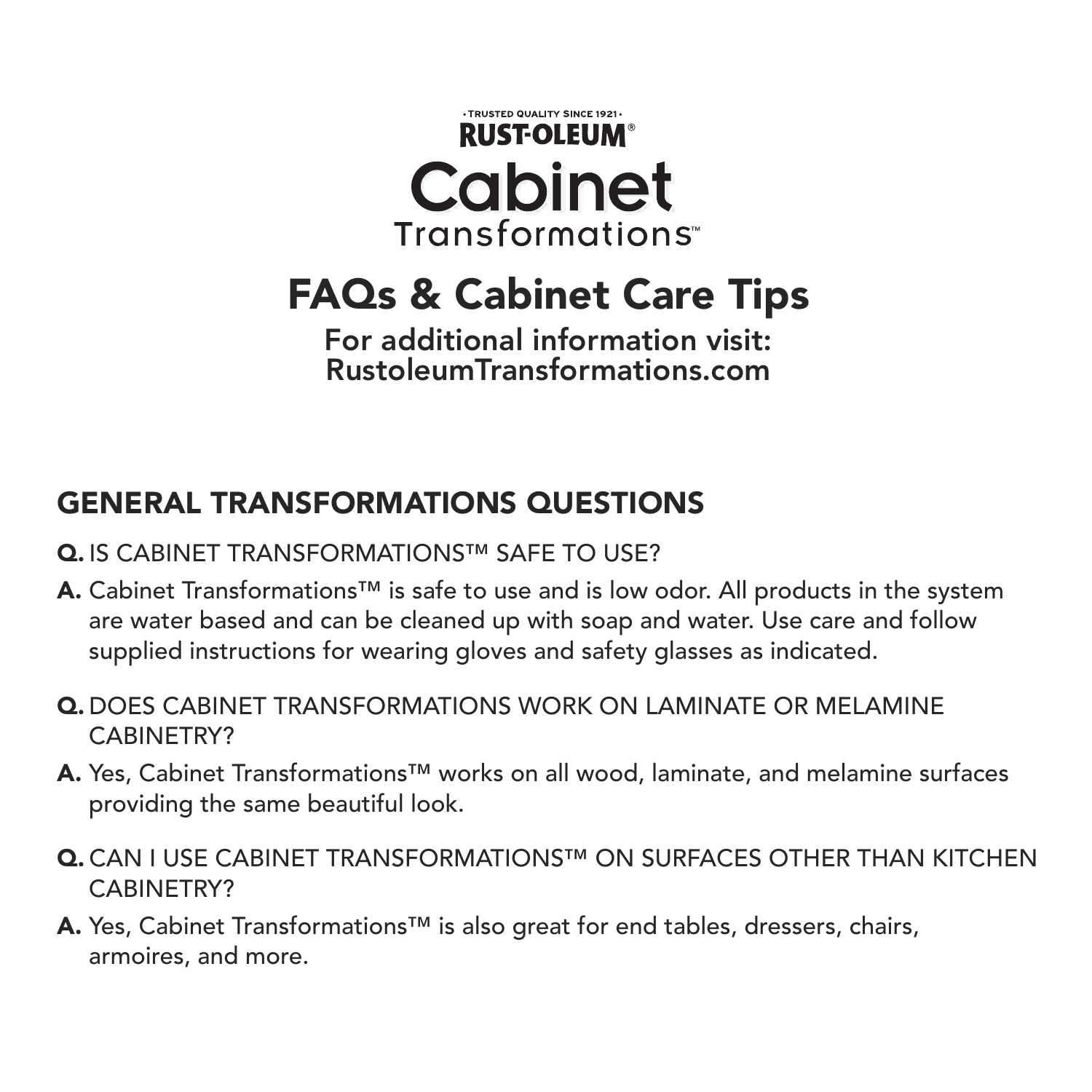#### **CABINETRY PREPARATION & REPAIR**

- **Q.** DO I HAVE TO STRIP, SAND, OR PRIME MY CABINETS AS PART OF THE PREPARATION?
- **A.** Stripping, sanding, or priming are not necessary with Cabinet Transformations™. Simply use the Deglosser and scrub pads provided to prepare your cabinets prior to applying the Bond Coat.
- **Q.** PRIOR TO USING CABINET TRANSFORMATIONS™, HOW DO I REPAIR CRACKS OR HOLES IN MY ORIGINAL CABINETRY?
- **A.** Cracks, holes, nicks, and gouges can be filled with plastic wood filler. When the filler dries, sand the area until it is even with the surrounding surface. Once repairs have been made, follow the normal Cabinet Transformations™ application process.
- **Q.** CAN I CHANGE OUT MY CABINET HARDWARE?
- **A.** Yes, changing out cabinet knobs, pulls and handles is a great way to update and continue your transformation. Be sure to purchase new hardware prior to starting the Cabinet Transformations™ application process. Check to see if new or different holes are needed. Fill all holes not needed with plastic wood filler. Allow to dry and sand smooth to the surrounding areas. Once holes are filled, follow the normal Cabinet Transformations™application process.

#### **Q.** DO I NEED TO REMOVE CABINET DOORS AND HARDWARE?

- **A.** For the best results, removing cabinet doors and all cabinet hardware is recommended. It will be easier to get a smooth finish when coating the doors while they are lying flat.
- **Q.** WHAT CAN I USE TO PROP UP MY CABINET DOORS DURING THE APPLICATION PROCESS?
- **A.** To make the process easier, drive two drywall screws into a 2X4. Set two of these on your worktable to support each door and make the sides of your doors easier to coat. See the Instructional DVD included in the kit for further details.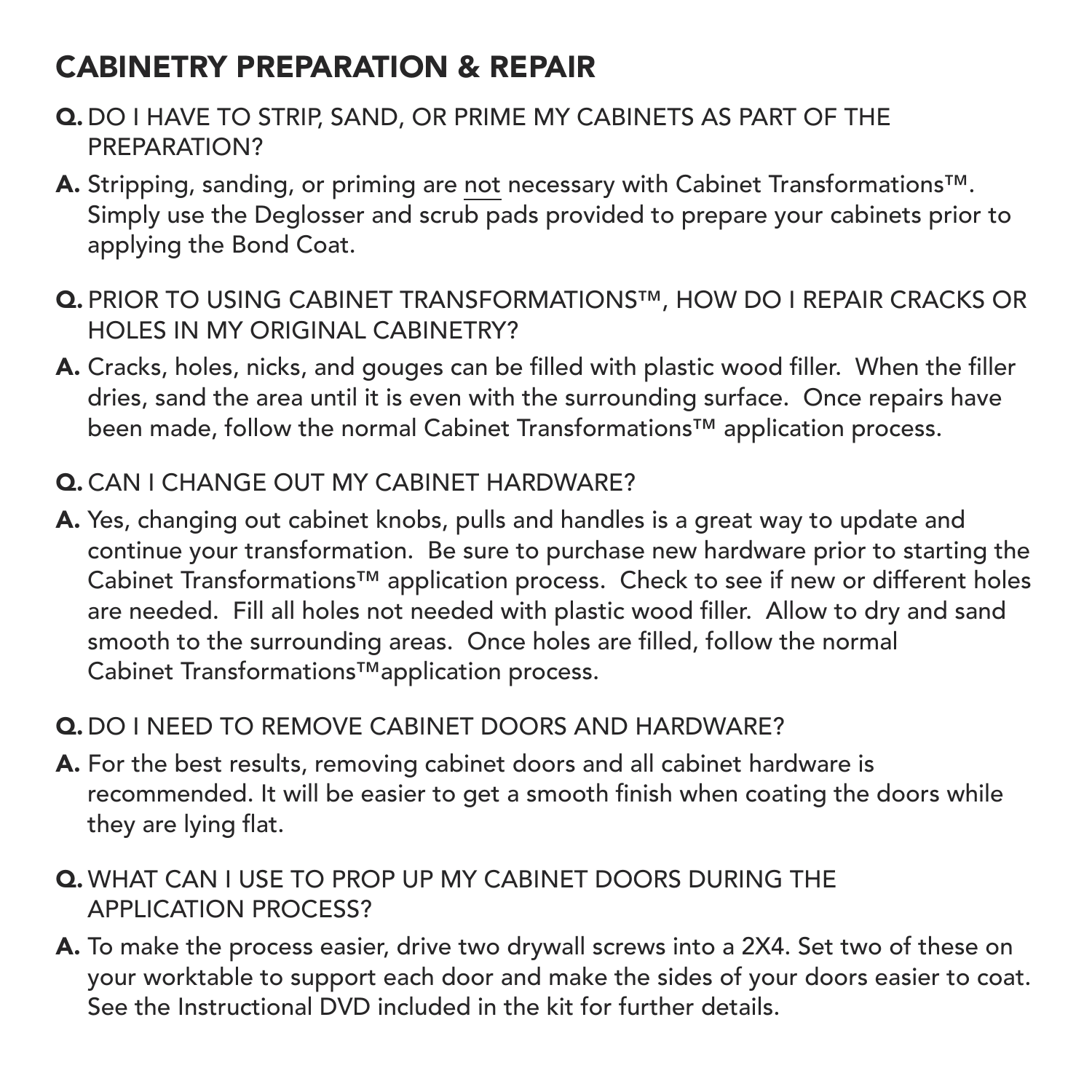#### **CABINETRY PREPARATION & REPAIR continued**

#### **Q.** I HAVE OAK CABINETS; WILL THE WOOD GRAIN SHOW THROUGH?

- **A.** The solid color Bond Coat will allow some of the natural beauty of the wood grain to come through especially on open grain species like oak. If you do not desire the wood grain appearance, use a wood grain filler prior to coating. Follow the wood grain filler manufacturer's instructions for application.
- **Q.** I HAVE KNOTTY PINE CABINETS; WILL THESE REQUIRE ANY SPECIAL PREPARATION?
- **A.** The knots, like those in knotty pine, can be an issue when coating. The resin in the knots can bleed through and ruin a finished surface. Simply prime the entire surface with a pigmented shellac base primer such as Zinsser® B-I-N® Primer and proceed with your project.
- **Q.** IF I AM PAINTING OVER RAW WOOD, WHAT ADDITIONAL STEPS MUST I TAKE TO ENSURE PROPER ABSORPTION OF THE BOND COAT?
- **A.** If painting over raw wood, it is recommended to use a primer such as Zinsser® Bulls Eye® 1-2-3 Primer to properly seal the surface. You may need to lightly sand away any raised wood grain.

#### **APPLICATION TIPS**

- **Q.** SHOULD I PAINT THE INSIDE OF MY CABINET FRAMES OR DRAWERS?
- **A.** It is recommended that all cabinet frames, doors and drawers be coated with two even coats. There is not, however, enough Bond Coat to cover the inside of the cabinet frames or drawers. To ensure a clean, even look, tape the insides edges of each cabinet frame with smooth painter's tape. Be sure all edges are pressed down to ensure that none of the coating will be able to bleed through.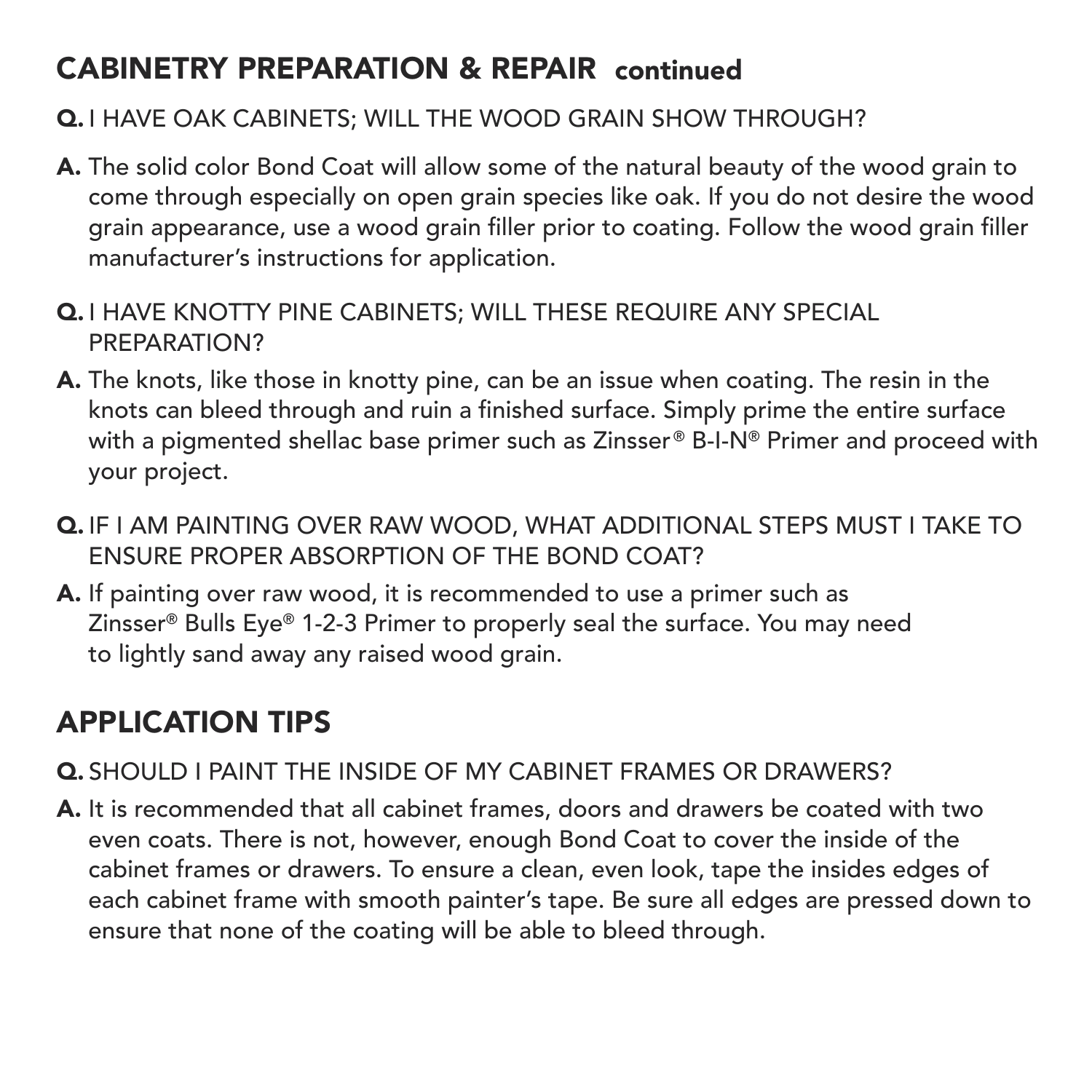#### **APPLICATION TIPS continued**

- **Q.** HOW DO I REFINISH AROUND STOVES, DISHWASHERS, AND OTHER APPLIANCES?
- **A.** Mask stoves, dishwashers, and other appliances with smooth painter's tape. Be diligent about pressing in the edge to ensure none of the coating will bleed through. Place drop cloths over countertop surfaces and floors.
- **Q.** HOW CAN I AVOID POTENTIAL APPEARANCE PROBLEMS?
- **A.** Apply the Bond Coat and Protective Top Coat in even coats brushing with the grain of the wood. Be sure to avoid drips. If drips occur, brush over while wet or clean up with water when dry. Use a premium-quality paint brush throughout the application process for a smooth finish.
- **Q.** WHERE CAN I LEARN MORE ABOUT ADDITIONAL GLAZING TECHNIQUES?
- **A.** The traditional glazing technique is used in the Instructional Pamphlet directions. For additional glazing techniques visit RustoleumTransformations.com
- **Q.** I'VE APPLIED THE DECORATIVE GLAZE, BUT DO NOT LIKE THE WAY IT LOOKS- WHAT CAN I DO?
- **A.** The Decorative Glaze stays wet 3-5 minutes. While wet, simply use Decorative Glazing Cloth to remove glaze from surface. If the Decorative Glaze has dried, use a clean, damp cloth to remove glaze from surface. Note: If applying over open grain cabinetry, such as Oak, you may not be able to remove all Decorative Glaze from the surface. If this is the case, you will need to apply another coat of Bond Coat followed by the Protective Top Coat.

#### **Q.** DO I HAVE TO USE THE DECORATIVE GLAZE?

**A.** Using the Decorative Glaze is optional and does not add additional performance benefits to the system. If you do not wish to use the Decorative Glaze, simply skip "STEP #3" in the application process.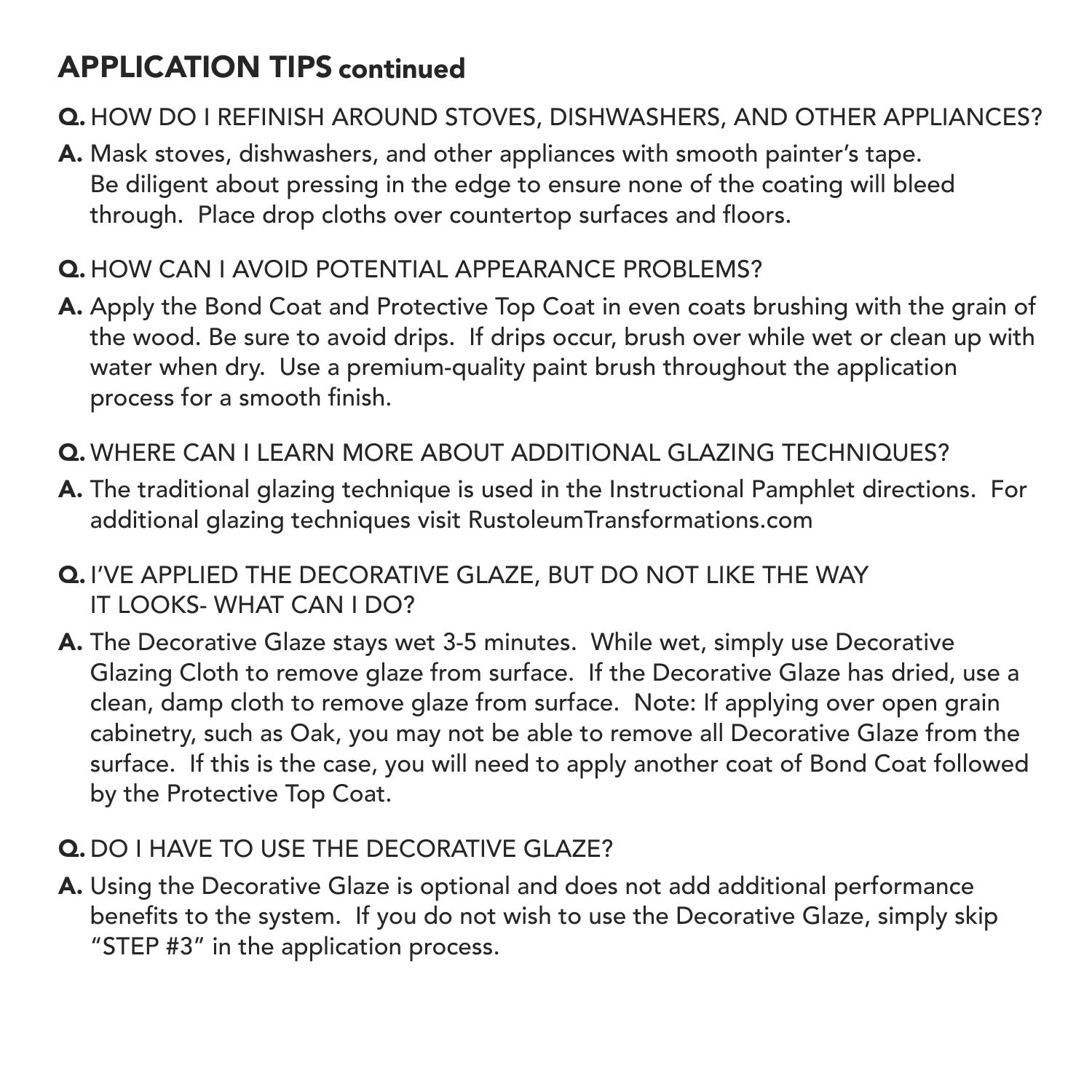#### **APPLICATION TIPS continued**

#### **Q.** CAN I SPRAY OR ROLL ON CABINET TRANSFORMATIONS™?

- **A.** It is not recommended to spray or roll on the Bond Coat of the Cabinet Transformations™ if you plan on applying the Decorative Glaze. As the glaze is wiped off with the Decorative Glazing Cloth, some glaze naturally remains in the vertical grooves made by the brush marks from the Bond Coat. Spraying or rolling on the Bond Coat eliminates the possibility of achieving this effect.
- **Q.** CAN I SPRAY CABINET TRANSFORMATIONS IF I DO NOT INTEND TO USE THE DECORATIVE GLAZE?
- **A.** You may spray Cabinet Transformations™ only when you do not intend to use Decorative Glaze in the system. To spray the Bond Coat, reduce with up to 30% water and use a HVLP sprayer at 35psi. To spray the Protective Top Coat, reduce with up to 10% water and use a HVLP sprayer at 35psi. Ideal spray temperature and humidity conditions are 78ºF with 35% humidity.
- **Q.** HOW DO HUMIDITY AND TEMPERATURE AFFECT THE COATING APPLICATION PROCESS?
- **A.** Higher humidity will cause the coating to dry more slowly while lower humidity will cause the coating to dry more quickly. Apply when air (ambient) temperature is 50- 90ºF (10-32ºC) and relative humidity is below 60%.
- **Q.** HOW DO I DISPOSE OF UNUSED PRODUCT AND SOILED RAGS OR BRUSHES?
- **A.** Cover any unused products tightly for storage. All tools can be cleaned with water. Discard unwanted product according to local regulations.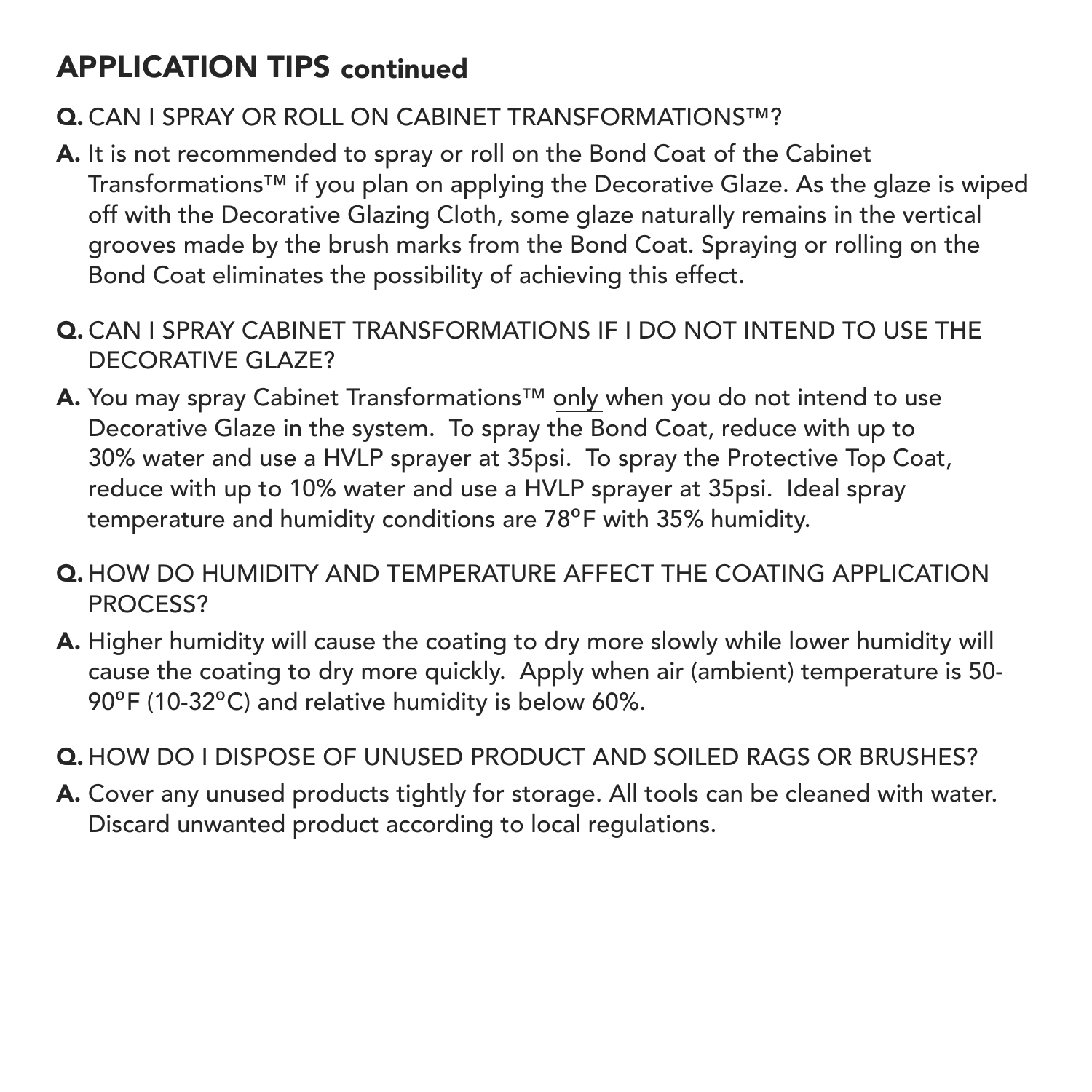#### **APPLICATION TIPS continued**

- **Q.** HOW LONG SHOULD I WAIT BEFORE INSTALLING MY CABINET DOORS, DRAWERS, AND HARDWARE AFTER USING CABINET TRANSFORMATIONS™?
- **A.** Cabinet doors, drawers, and hardware can be installed as early as 12 hours after the final coat of Protective Top Coat has been applied. Keep drawers and doors ajar until the Protective Top Coat is completely dry. Install plastic or cork bumpers. The Protective Top Coat will cure completely after 7-10 days. Dry times will vary depending on your weather conditions. Avoid using cleaners on new cabinetry for 7 days.

#### **MAINTENANCE AND CARE**

- **Q.** HOW DO I SAFELY MAINTAIN MY NEW CABINET TRANSFORMATIONS™ SURFACE?
- **A.** Caring for your resurfaced cabinets is easy. To clean the surface, use a damp cloth or sponge and a mild soap or detergent.
- **Q.** HOW LONG WILL CABINET TRANSFORMATIONS™ LAST?
- **A.** With normal use and proper care, your refinished surface will last for years.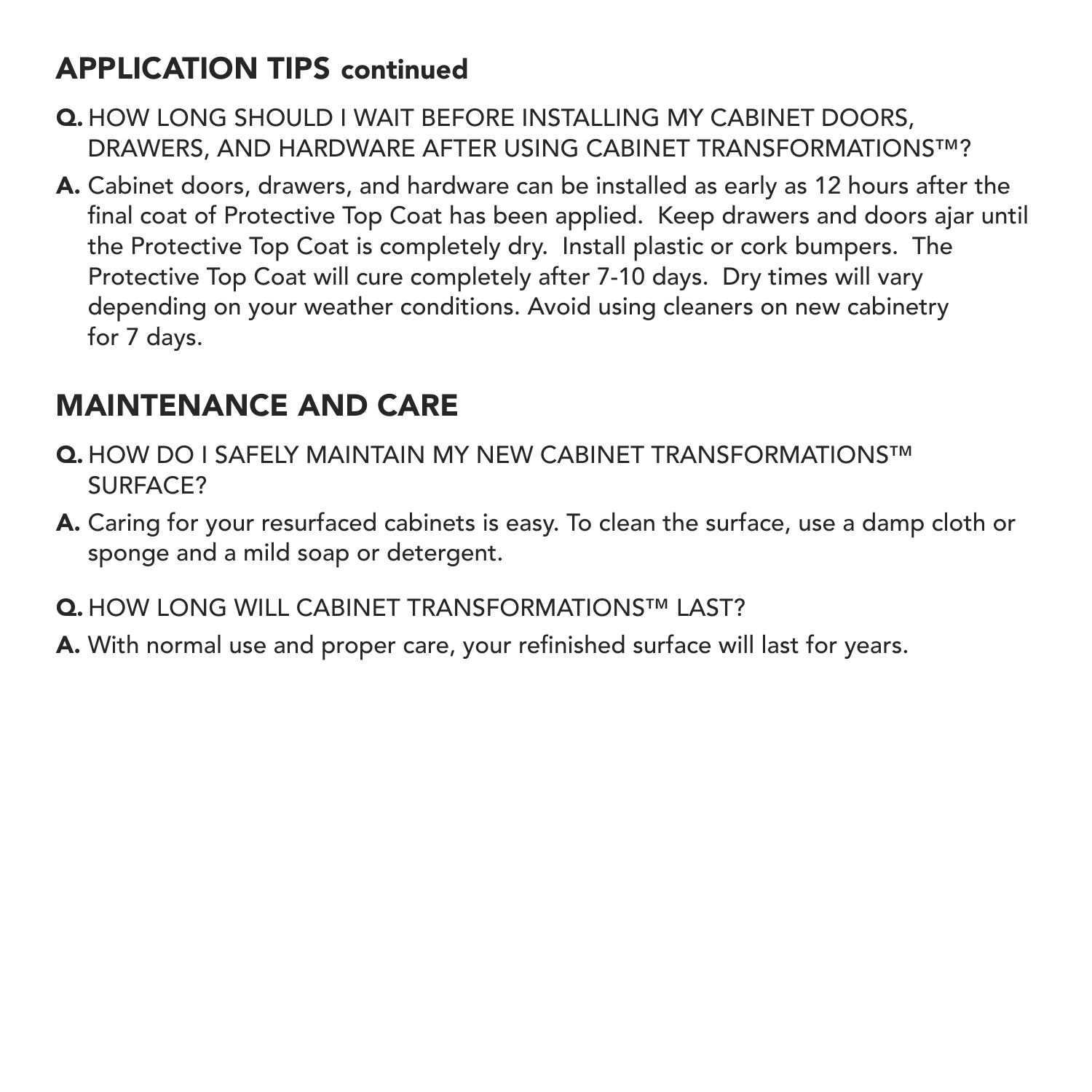#### **SAFETY INFORMATION**

AVOID CONTACT WITH SKIN, EYES AND CLOTHING. WEAR EYE PROTECTION, GLOVES AND PROTECTIVE CLOTHING. WASH THOROUGHLY AFTER HANDLING.

For skin contact, wash affected area with soap and water and rinse well.

FIRST AID: In case of contact with eyes, flush with cold water for 15 minutes.

If swallowed, do not induce vomiting. Drink 1-2 glasses of water or milk. Contact a physician immediately.

#### **KEEP OUT OF REACH OF CHILDREN. DO NOT TAKE INTERNALLY.**

#### **Additional Information and Technical Help**

For More Information visit: RustoleumTransformations.com or call 1-888-577-8459.

#### **WARNING:**

*If you scrape, sand, or remove old paint, you may release lead dust. LEAD IS TOXIC. EXPOSURE TO LEAD DUST CAN CAUSE SERIOUS ILLNESS, SUCH AS BRAIN DAMAGE, ESPECIALLY IN CHILDREN. PREGNANT WOMEN SHOULD ALSO AVOID EXPOSURE. Wear a NIOSH-approved respirator to control lead exposure. Clean up carefully with HEPA vacuum and a wet mop. Before you start, find out how to protect yourself and your family by contacting the National Lead Information Hotline at 1-800-424-LEAD or log on to www.epa.gov/lead.*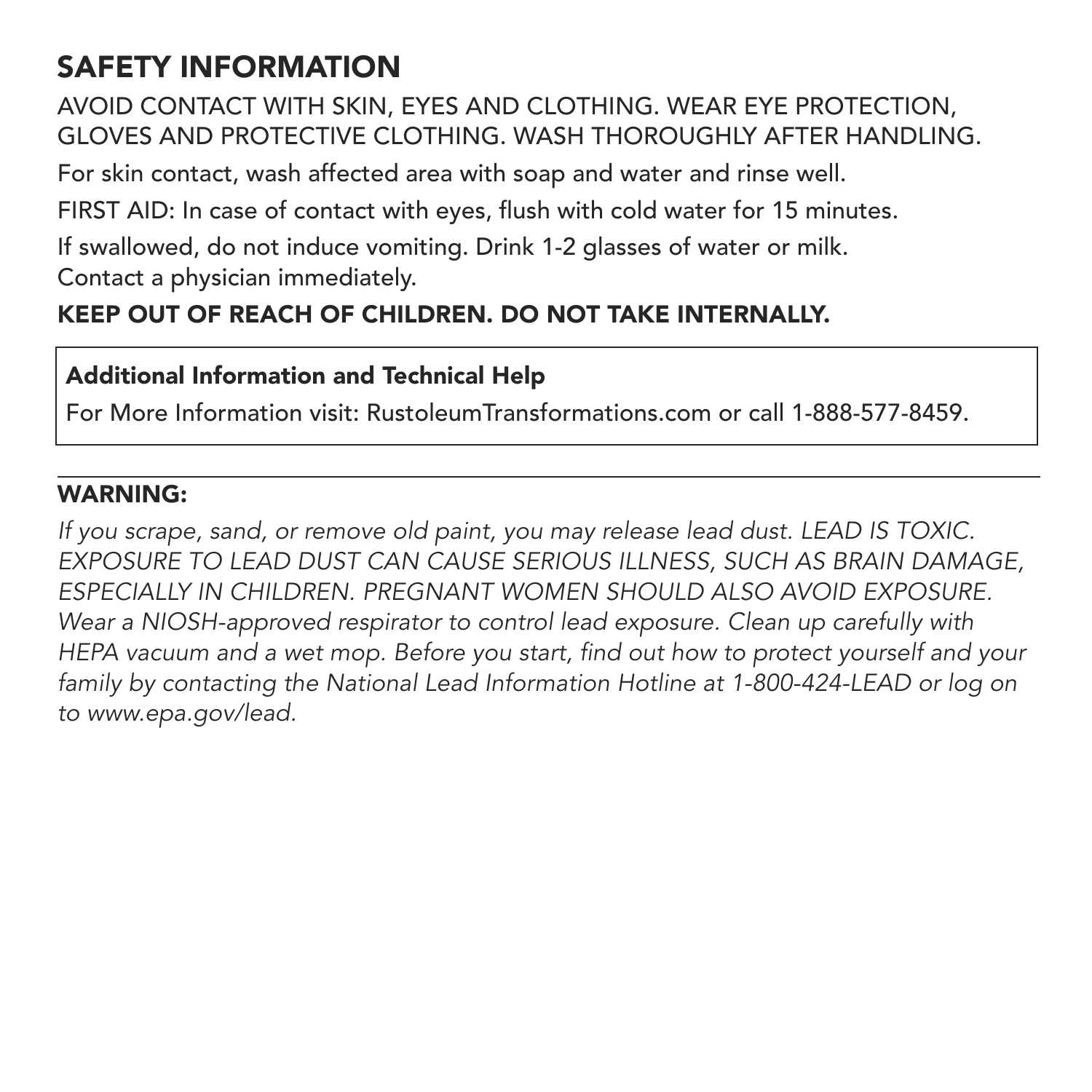## . TRUSTED QUALITY SINCE 1921-**RUST-OLEUM® Cabinet** Transformations<sup>®</sup>

**Aplicación de Cabinet Transformations™ El producto de Rust-Oleum® Cabinet Transformations™ es un sistema revolucionario de acabado para gabinetes que Usted puede aplicar por sí mismo(a) y que permite que Usted pueda fácilmente y al alcance de su bolsillo transformar sus gabinetes que tienen una apariencia vieja a una nueva, hermosa y duradera.**

**IMPORTANTE:** Estas instrucciones incluyen varios cuadros con importante información crítica que es necesaria para asegurar un mejor proceso de aplicación del producto y consecuentemente unos resultados de la más alta calidad. Lea completamente antes de empezar el proyecto.

#### ANTES DE EMPEZAR

*Por favor vea el DVD educacional.* Este DVD que se encuentra incluido en el equipo ofrece una revisión de paso a paso de manera de aplicación del producto Cabinet Transformations™. Para obtener una información adicional, ideas, y sugerencias para la aplicación del producto vaya al sitio **RustoleumTransformations.com.**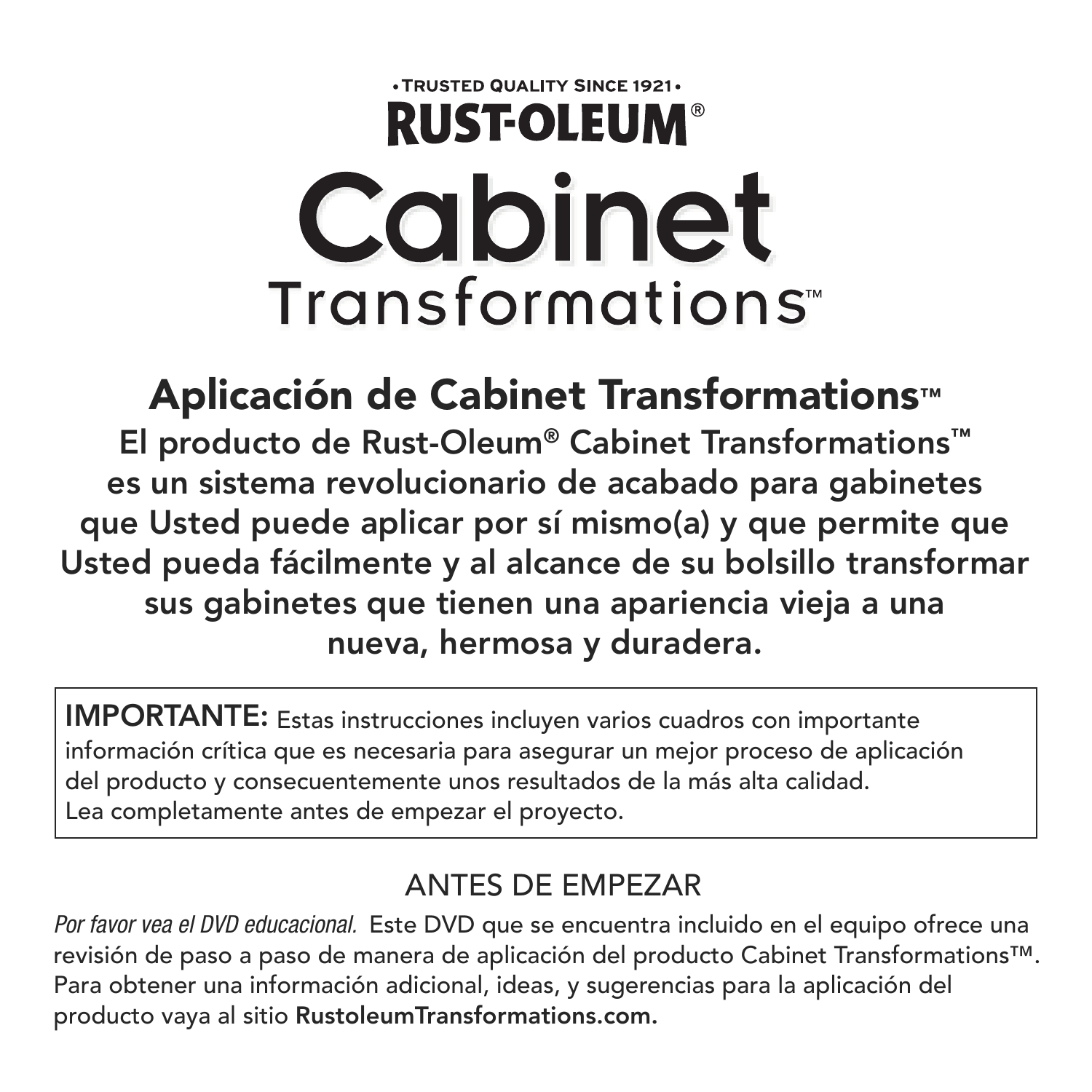## **REÚNA TODAS LAS HERRAMIENTAS Y ABASTECIMIENTOS**

Reúna todos los abastecimientos necesarios para su proyecto usando la Lista de Comprobación para los Abastecimientos para el Proyecto que se encuentra más abajo.

#### **LISTA DE COMPROBACIÓN PARA LOS ABASTECIMIENTOS PARA EL PROYECTO**

#### **INCLUIDOS EN EL KIT**

**Sistema de Acabado Cabinet Transformations™**

- DVD y Folleto Educacional
- Quita Brillo
- Capa Adhesiva\*
- Barniz Decorativo

#### **NO INCLUIDOS CON EL KIT**

#### **Otros Artículos Necesarios:**

- Tres Brochas Sintéticas de 2" para Pintar de Alta Calidad con Ángulo o Derechas
- Una Almohadilla para Pintar (para el barniz opcional)

#### **Artículos Necesarios Sugeridos:**

- Destornillador o Destornillador Inalámbrico
- Relleno Plástico para Madera y Espátula para Masilla (si está rellenado agujeros de tornillos)
- Capa Protectora
- Trapos para Barniz Decorativo
- Almohadillas para Frotar
- Palitos para Mezclar
- Cinta Lisa de Pintor (2" de ancho)
- Paños para Cubrir
- Guantes Desechables
- Trapos Libres de Pelusa
- Contenedores Desechables para Pintura
- 'Bumpers' de Plástico o Corcho
- Tazones o Bolsitas de Plástico (para los tornillos etc.)
- Papel y Marcador

**IMPORTANTE:** Aplique cuando la temperatura del aire (ambiente) se encuentra a 10-32° C (50-90° F) y la humedad relativa está debajo de un 60%.

*\* El tinte se tiene que añadir a la Capa Adhesiva antes de la aplicación.*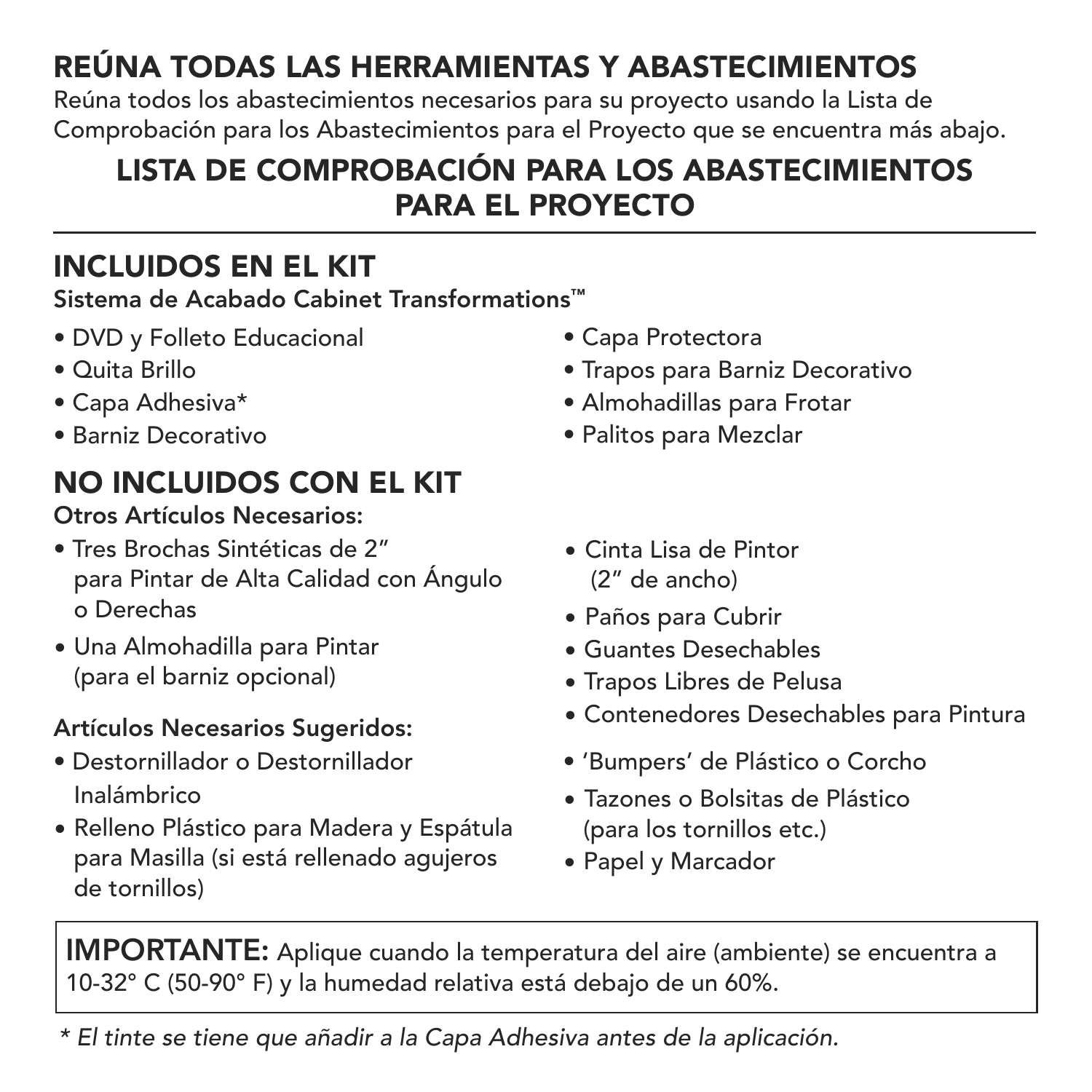## **CÓMO SE DEBE MEDIR LOS PIES CUADRADOS**



#### **Pies Cuadrados – Calcule la cantidad exacta de la cobertura**

- **PASO 1:** Mida el largo de la parte superior de sus gabinetes (A + B) en pulgadas y multiplique por la altura (E). Las alturas de los gabinetes estándar para paredes miden: 12-18" y 30-42".
- **PASO 2:** Mida el largo de la parte inferior de sus gabinetes en pulgadas (C + D) y multiplique por la altura (F). La altura de un gabinete base estándar es: 34-1/2".
- **PASO 3:** Añada estos dos totales juntos y luego divida por 144 para determinar la cantidad total de pies cuadrados que Usted necesita cubrir.

Viste al sitio RustoleumTransformations.com para usar nuestra calculadora en línea.

**IMPORTANTE:** Mida apropiadamente todos los gabinetes antes de empezar el proyecto. Si esta medida excede la cobertura del paquete de su equipo, tendrá que comprar un kit adicional.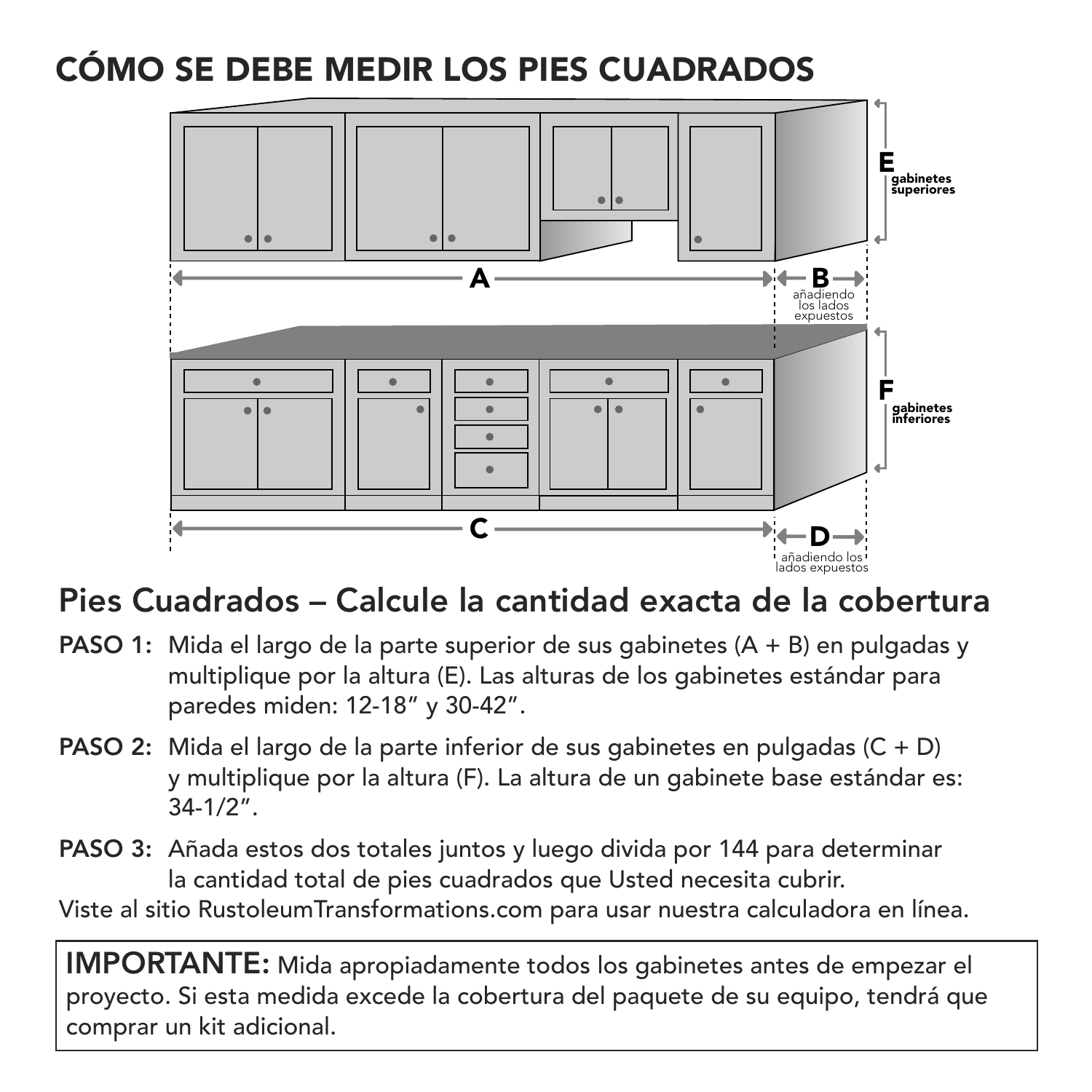## **PREPARE PARA EL PROYECTO**

Para lograr un mejor resultado quite las puertas de sus gabinetes de sus bisagras y saque los cajones desde sus marcos. Quite toda la ferretería de todos los gabinetes, incluyendo las bisagras, agarradores y jaladores. Ponga todas las puertas y cajones de los gabinetes en una superficie plana, horizontal mientras se los está pintando para asegurar una fácil aplicación y el mejor resultado. Forme una línea de producción de puertas y cajones de gabinetes para adelantar el proyecto.



*Para continuar la transformación de sus gabinetes, ahora es el momento para considerar la actualización o el reemplazo de la ferretería de acabado de sus gabinetes.*

A. Establezca un lugar de trabajo cerca de su cocina donde ubicar y aplicar el acabado de las puertas y cajones de sus gabinetes. Un garaje o un sótano son ubicaciones ideales para este paso. Asegure de que esta área está libre de suciedad y polvo, se encuentra fuera de la luz del Sol, y está lejos del alcance del viento.

Se recomienda que su área de trabajo se encuentre bien ventilada, pero no use un ventilador. Prepare una mesa de trabajo usado una mesa plegable o una tabla de madera cubierta con papel kraft y caballetes de aserrar. Cubra con un paño para cubrir el piso, la mesa, y toda el área circundante.

B. Dibuje un plan de su cocina, asignando un número para cada puerta y cajón. Una vez que haya completado esto, fije un



pedazo de cinta adhesiva de pintor en cada puerta

y cajón de acuerdo al dibujo que se ve a la derecha.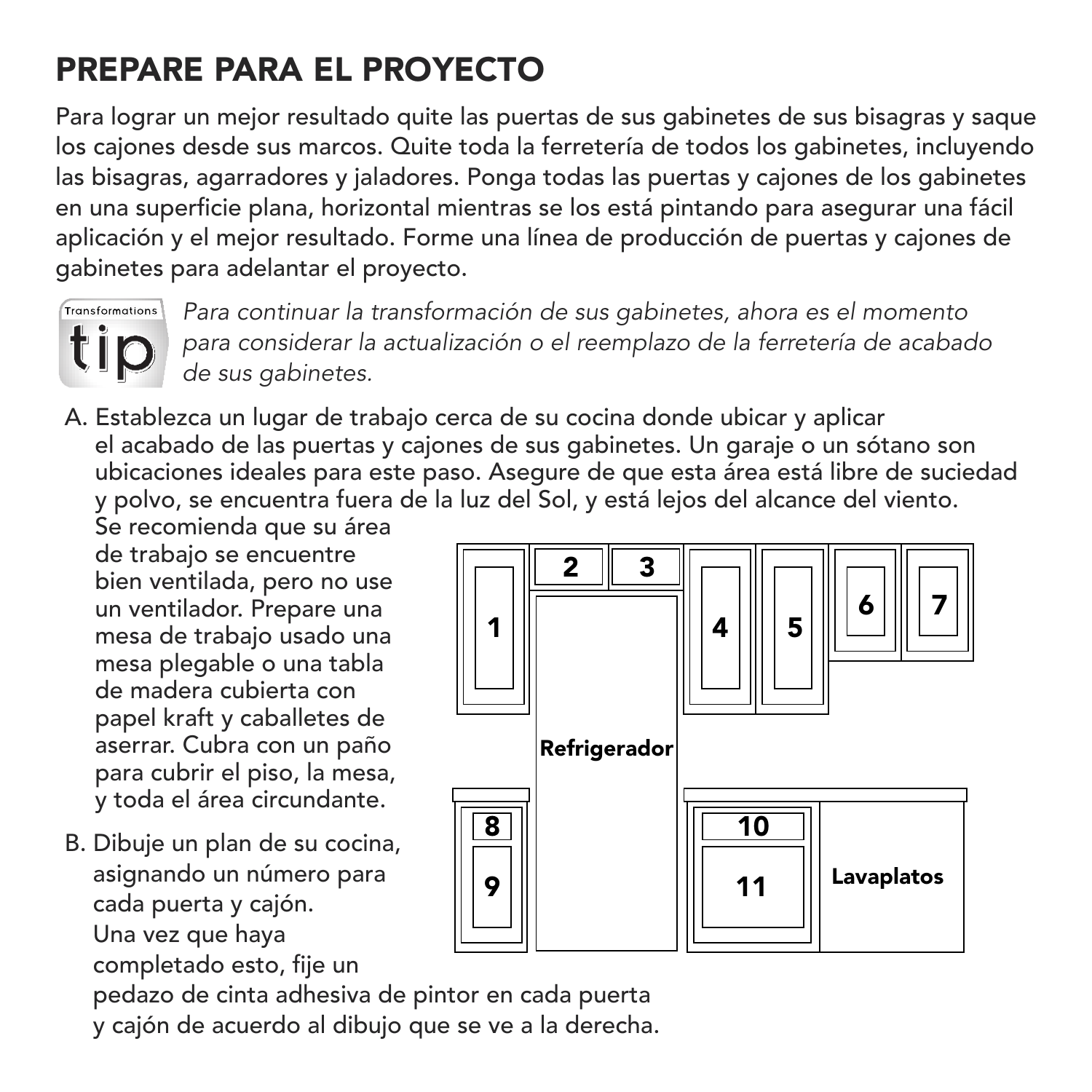C. Quite cada puerta <sup>y</sup> cajón con sus correspondientes tornillos, bisagras, agarradores <sup>y</sup> jaladores. Con el propósito de organizar, use un tazón <sup>o</sup> bolsa de plástico para poner la ferretería de cada puerta <sup>y</sup> cajón. Por ejemplo si Usted tiene los frentes de <sup>16</sup> puertas <sup>y</sup> cajones, Usted debería tener <sup>16</sup> tazones con la ferretería de cada una de las puertas <sup>y</sup> cada uno de los cajones dentro de cada uno. Use el mismo sistema de asignación de números en los tazones como lo hizo con los frentes de las puertas.



*El uso de un destornillador inalámbrico para quitar toda la ferretería de los gabinetes adelantará el proceso. Si es que está cambiando la ferretería de los gabinetes, compruebe para ver si se van ha necesitar nuevos o diferentes agujeros. Rellene los agujeros que no sean necesarios.*

- espátula para masilla para aplicar el relleno de madera. Permita que se seque y luego lije uniformemente en relación con las áreas del alrededor. D. Rellene todas las mellas, huecos, grietas <sup>o</sup> agujeros con madera de plástico. Use una
- E. Quite todos los 'bumpers' de las puertas usando una espátula para masilla y luego deseche los mismos.

## **PASO #1 – LIMPIE Y QUITE EL BRILLO**

El Quita Brillo de Cabinet Transformations™ prepara la superficie y permite una adhesión apropiada de la Capa Adhesiva. El Quita Brillo elimina la necesidad de lijar o imprimar los gabinetes. Una adhesión apropiada es algo crítico para asegurar unos resultados óptimos.

**IMPORTANTE:** Para asegurar un resultado óptimo y una adhesión máxima de la Capa Adhesiva, asegure de que Usted ha quitado el brillo CUIDADOSAMENTE de todas las puertas, los cajones, y los marcos de todos los gabinetes. Este paso también se aplica a todos sus gabinetes previamente pintados.

#### **Empiece con los Marcos de los Gabinetes:**

A. Inspeccione cuidadosamente los marcos de los gabinetes para detectar una alta cantidad de grasa o suciedad. Preste una atención especial a las áreas alrededor de la estufa para cocinar, microondas, y el fregadero. Limpie estas áreas que tienen mucha grasa o suciedad con agua jabonosa,enjuáguelas con agua limpia y séquelas bien.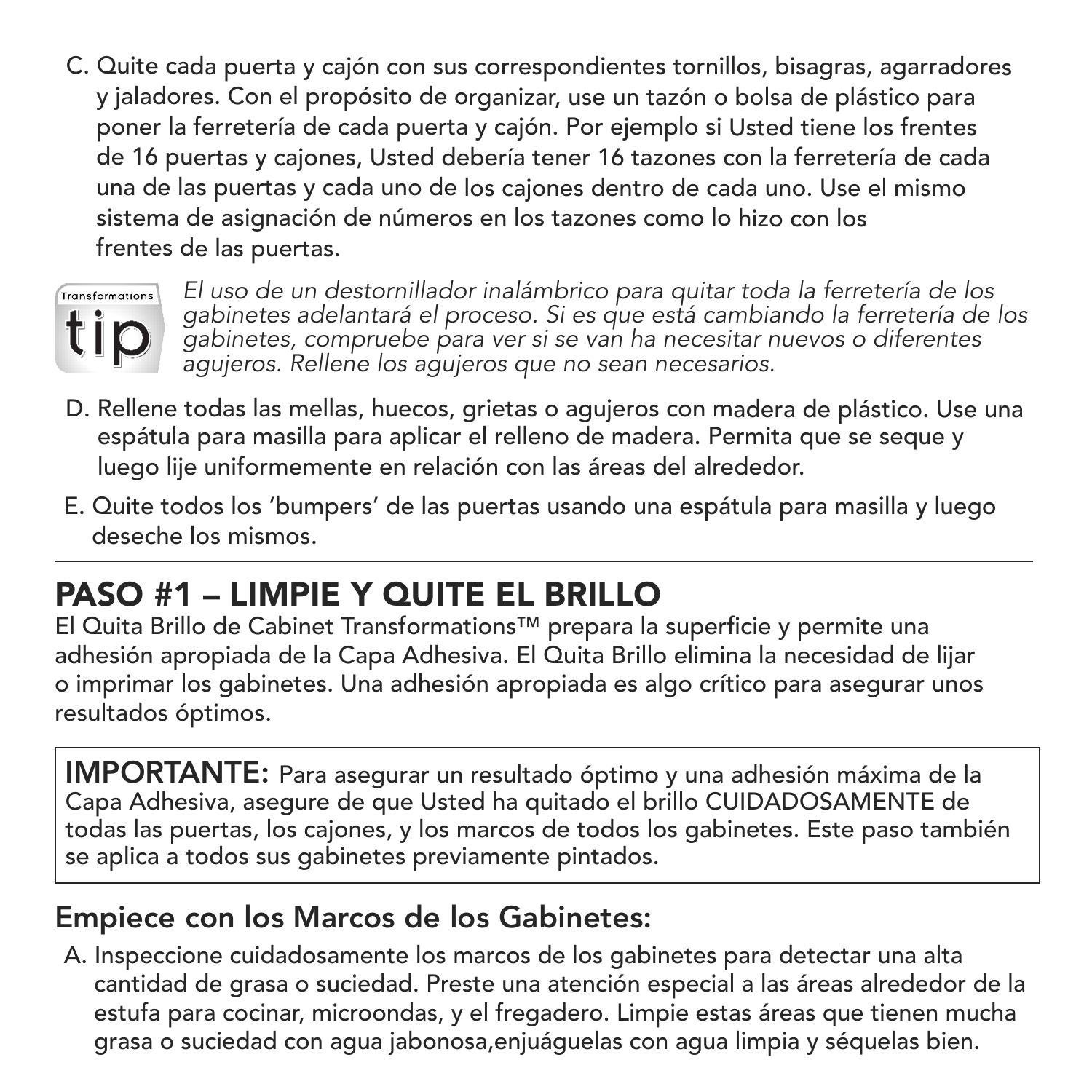B. Usando guantes, doble en su mitad una almohadilla para frotar y aplíquele una buena cantidad del Quita Brillo. Limpie completamente frotando toda la superficie del marco del gabinete para remover toda la suciedad y la grasa. Este proceso quitará el brillo la superficie, permitiendo una adhesión máxima de la Capa Adhesiva.

**IMPORTANTE:** Cuando se está quitando el brillo de gabinetes de madera, siga la forma del grano de la madera. Evite el frotar con movimientos circulares. Limpie lo que sobre del Quita Brillo con un paño limpio.

C. Después de haber quitado el brillo, limpie los marcos con un paño húmedo y remueva cualquier rastro del Quita Brillo. Si Usted puede ver espuma de jabón en la superficie, siga pasándole un paño húmedo hasta que la espuma se haya eliminado. Luego, seque la superficie con un paño limpio para completar el proceso de limpieza.

#### **Continúe con las Puertas y Cajones de los Gabinetes:**

- D. Inspeccione las puertas y cajones de los gabinetes para detectar grasa o suciedad. Preste una atención especial a las puertas y los cajones que estaban cerca de la estufa para cocinar, microonda, o el fregadero y también en esas áreas alrededor de los agarradores y jaladores. Limpie estas áreas con agua y jabón, luego enjuague completamente y séque las bien.
- E. Quite el brillo de las partes delanteras, traseras y los lados de todas las puertas y también las partes delanteras y traseras de todos los cajones. Usando guantes, doble en mitad una almohadilla para frotar y aplique el Quita Brillo liberalmente en la almohadilla. Frote cada puerta y cajón cuidadosamente. Asegure de apretar firmemente sobre la almohadilla sobre todas las partes de las puertas y los cajones, enfocándose en las áreas grasosas y sucias.
- F. Después de haber quitado el brillo, frote cada puerta y cajón usando un paño húmedo para remover cualquier trazo del Quita Brillo. Si Usted puede ver cualquier cantidad de espuma de jabón en la superficie, siga pasándole un paño húmedo hasta que la espuma se haya eliminado. Luego pásele un paño seco para completar el proceso de limpieza.



Después de haber aplicado el Quita Brillo, permita que las puertas, cajones y los marcos sequen por 1 hora antes de aplicar la Capa Adhesiva.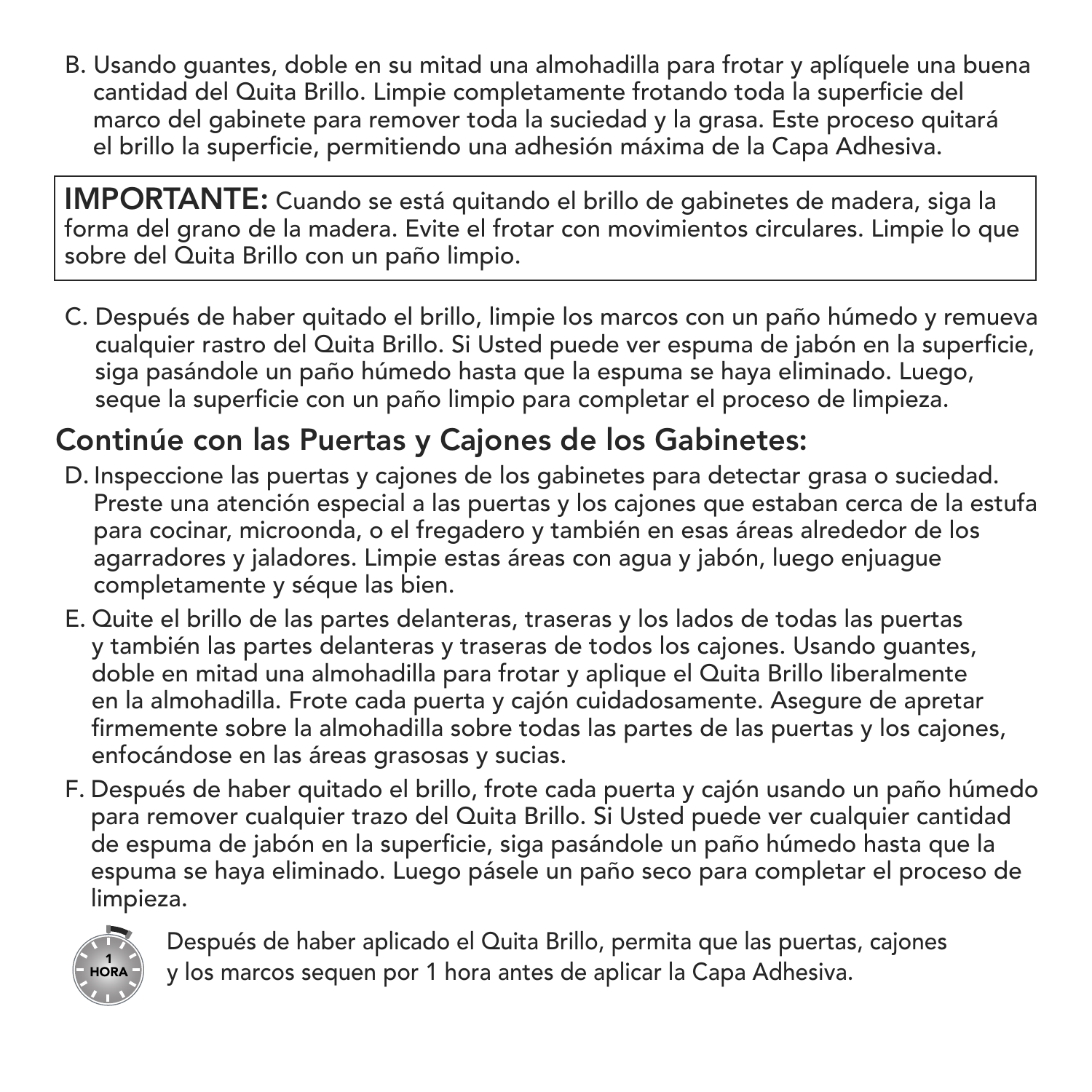## **PASO #2 – APLICACIÓN DE LA CAPA ADHESIVA**

La Capa Adhesiva ha sido especialmente formulada para proveer una máxima adhesión con las superficies de madera, laminadas, y de melamina. Se recomienda la aplicación de dos capas de la Capa Adhesiva.

**IMPORTANTE:** Usted tendrá suficiente cantidad de la Capa Adhesiva para cubrir el exterior del marco del gabinete, cada frente de los cajones, y el frente y el reverso de cada puerta, con dos capas. No hay suficiente material para cubrir el interior de los gabinetes o las repisas.

#### **Empiece con los Marcos de los Gabinetes:**

- A. Antes de aplícar de la Capa Adhesiva, pase un paño seco y libre de pelusas a todos los marcos, puertas cajones para remover cualquier suciedad que haya quedado en la superficie.
- B. Aplique cinta lisa de pintor en los bordes interiores de cada marco de gabinete. Asegure de que los bordes esten bien adheridos para evitar que el acabado se pueda penetrar.
- C. Mezcle completamente la Capa Adhesiva usando un palito mezclador y luego vierta una porción en un contenedor limpio y desechable. Empezando con los marcos de los gabinetes, use una brocha sintética de 2" ya sea de ángulo o derecha para aplicar una Capa Adhesiva uniforme.

ransformations

*Evite goteos, aplique capas uniformes. Los goteos pueden ser limpiados con agua.*

D. Para asegurar la mejor apariencia, use movimientos de la brocha de arriba para abajo en los escalones y los lados de los marcos. Use movimientos de la brocha desde la izquierda hacia la derecha en los carriles (vea el diagrama en la derecha). Una vez que la primera capa se encuentra completamente seca (aproximadamente 2-3 horas), aplique una seca (aproximadamente 2-3 horas), aplique una<br>segunda capa.

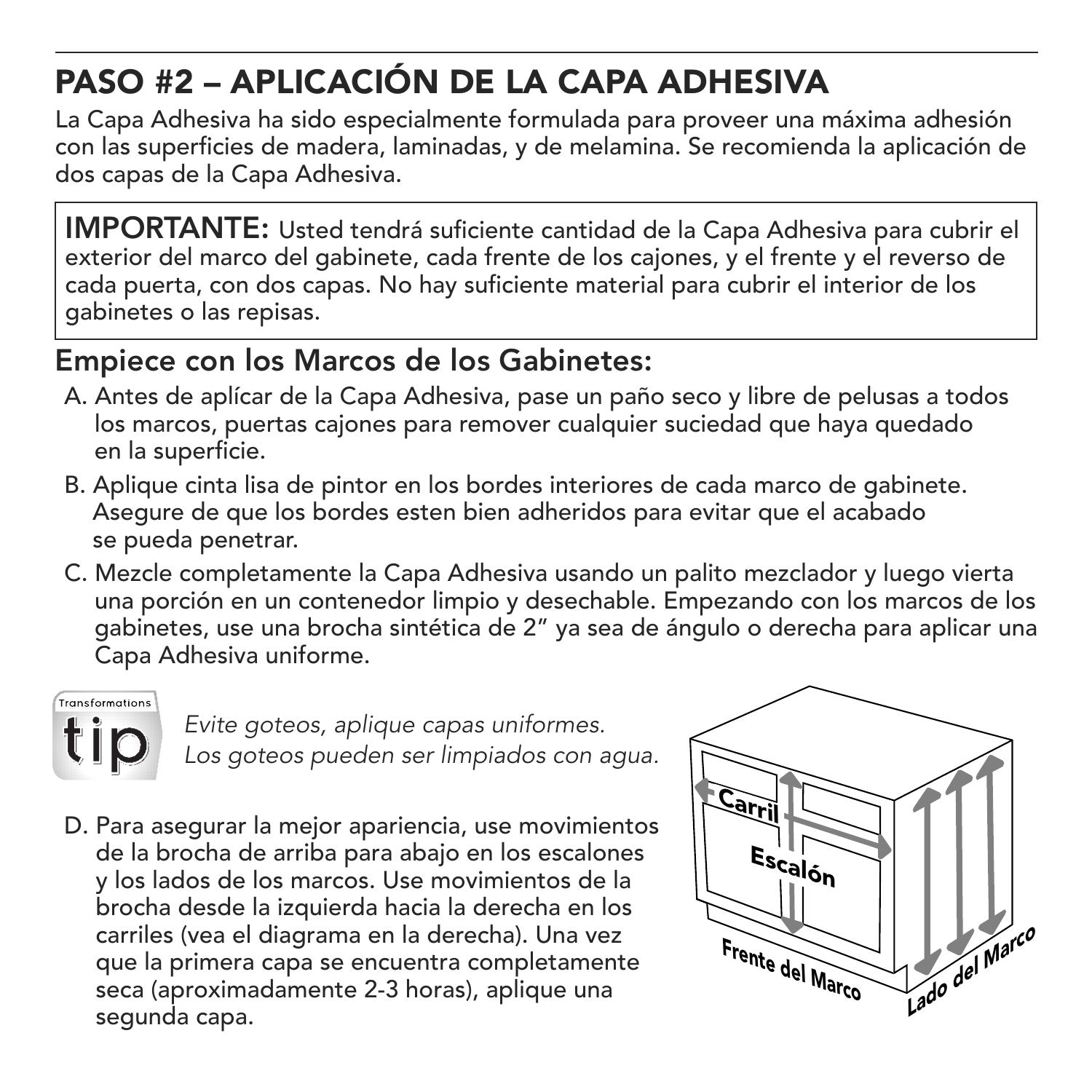#### **Continúe con las Puertas y los Cajones de los Gabinetes:**

- E. Con el propósito de facilitar la aplicación, use alguna forma de apoyo para elevar las puertas desde la mesa de trabajo. Vea la "Preparación y Reparación de Gabinetes" en la sección de Preguntas Frecuentemente Hechas para obtener consejos adicionales.
- F. Empiece con el **LADO DE ATRÁS** de cada puerta. Use una brocha sintética de 2" de ángulo o derecha para una capa uniforme de la Capa Adhesiva.

Use el siguiente método de aplicación:

- 1. Aplique la Capa Adhesiva sobre todos los cuatro lados y las esquinas interiores
- 2. Aplique una capa en el panel central usando movimientos de la brocha largos y verticales
- 3. Aplique una capa en las partes superiores e inferiores usando movimientos de la brocha largos y horizontales
- 4. Aplique una capa usando unos movimientos verticales









*Nota: Para las puertas planas use movimientos verticales de arriba para abajo. Use movimientos horizontales de izquierda a derecha en los cajones.*

- G. Identifique cantidades excesivas de la Capa Adhesiva en las esquinas y hendeduras y use una brocha de pintor para remover cualquier acumulación. Deje secar por 2-3 horas.
- H. Una vez que la primera capa esté seca, aplique una segunda capa usando el mismo método. Deje secar por unas 2-3 horas adicionales.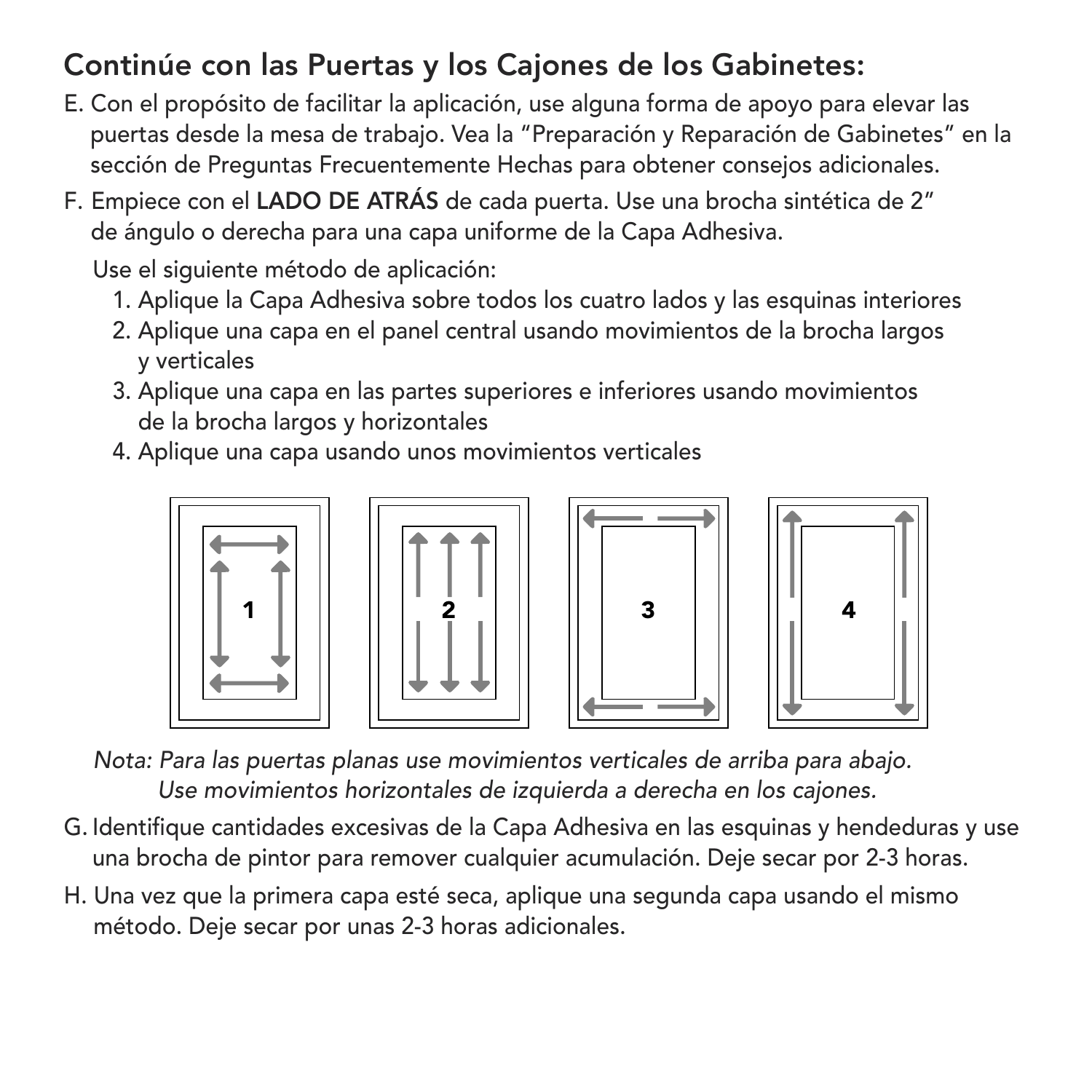I. Continúe hacia el **LADO DEL FRENTE** de cada puerta y cajón. Cuando el lado de atrás de cada puerta tenga dos capas y esté completamente seca (aproximadamente 2-3 horas), cuidadosamente vuelque las puertas hacia su otro lado. Aplique dos capas de Capa Adhesiva en cada frente de las puertas y cajones usando el mismo proceso de aplicación indicado en los pasos "F – H" que se muestran en la página previa. Asegure de aplicar el acabado en los bordes de las puertas y cajones al completar las partes del frente, siempre con cuidado de no producir goteos.



Permita que la Capa Adhesiva se seque por 2-3 horas entre cada capa. Es muy importante dejar que cada capa se seque al tacto. Los tiempos de secado pueden variar según los niveles de la temperatura y la humedad.

## **PASO #3 – BARNIZ DECORATIVO (Opcional)**

El Barniz Decorativo realza la apariencia de sus gabinetes acentuando el color de la Capa Adhesiva dándole una apariencia de alta calidad hecha al pedido. Si Usted no quiere completar este paso, Usted puede saltar adelante hasta el paso de la aplicación de la Capa Protectora. Nota: El barniz será sutil en los colores oscuros.

- A. Mezcle completamente el Barniz Decorativo usando un palito para mezclar y luego vierta una porción en un contenedor limpio y desechable. Usando una almohadilla para pintar de 2" o una brocha sintética de 2", aplique generosamente sobre todo el panel de la puerta una mano de Barniz Decorativo. Asegure de que el Barniz Decorativo se esté aplicando en todas las esquinas, hendeduras y también en las secciones elevadas de los paneles.
- B. Luego, usando dos pedazos de Paño para Barniz remueva la mayoría del barniz usando movimientos largos y suaves. Use movimientos de presión variable, en la dirección del grano o las marcas de la brocha para remover el Barniz Decorativo hasta llegar a la apariencia deseada.
- C. Haga pruebas con la cantidad de barniz que Usted quiera dejar restante. Una presión leve deja más barniz en la superficie mientras que más presión quitará una cantidad de barniz más grande. Para lograr un mejor resultado rote y vuelva a doblar el paño muy a menudo. Para lograr un estilo tradicional en el barniz, deje una cantidad mayor de Barniz Decorativo en los surcos y las esquinas. *El Barniz Decorativo se quedará*



*factible por hasta 5 minutos.*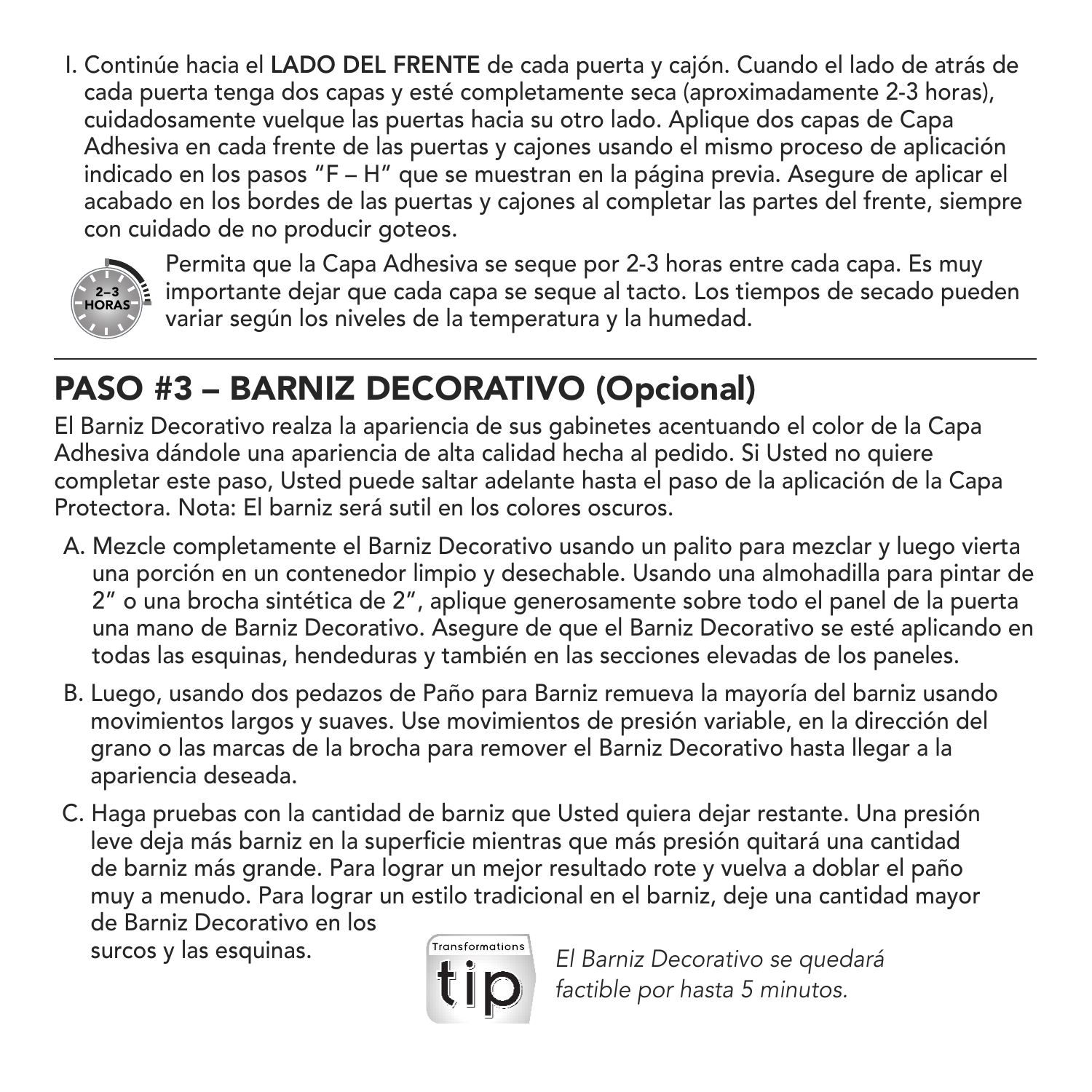D. Una vez que Usted haya encontrado la apariencia deseada, use la primera puerta como guía para el color, la textura y el estilo para el resto de sus puertas, cajones y marcos de sus



*Para obtener técnicas adicionales para la aplicación del barniz, visite a nuestro sitio RustoleumTransformations.com.*

gabinetes. Para lograr consistentemente una apariencia profesional, haga que sólo una persona complete la aplicación del barniz. Nota: La aplicación de Barniz Decorativo es opcional en las partes de atrás de las puertas. Deje secar por un mínimo de 8 horas o durante la noche.



Permita que el Barniz Decorativo seque por un mínimo de 8 horas antes de aplicar la Capa Protectora.

## **PASO #4 – APLICACIÓN DE LA CAPA PROTECTORA**

La Capa Protectora ha sido formulada usando una tecnología de enlace cruzado que provee una resistencia superior contra las manchas y los rasguños.

A. Usando guantes y gafas protectoras mezcle cuidadosamente la Capa Protectora usando un palito para mezclar que se encuentra incluido. Mantenga a los niños y los animales fuera de la habitación hasta que el acabado se seque para evitar huellas digitales accidentales y manchas.

**IMPORTANTE:** La Capa Protectora seca rápidamente – no pase la brocha otra vez sobre las áreas que han sido tratadas y que ya han empezado ha secar.

B. Use una brocha sintética de 2" de ancho ya sea en ángulo o derecha para aplicar una capa uniforme de la Capa Protectora sobre el armazón y el marco del gabinete. En la misma forma que fue usada durante la aplicación de la Capa Adhesiva, use movimientos de la brocha desde arriba hacia abajo en los lados y los escalones de los gabinetes. Use movimientos desde la izquierda hacia la derecha en los carriles horizontales. Una vez que se acaba la aplicación, inspeccione visualmente toda la superficie y retoque las áreas donde se necesita una cantidad adicional de la Capa Protectora.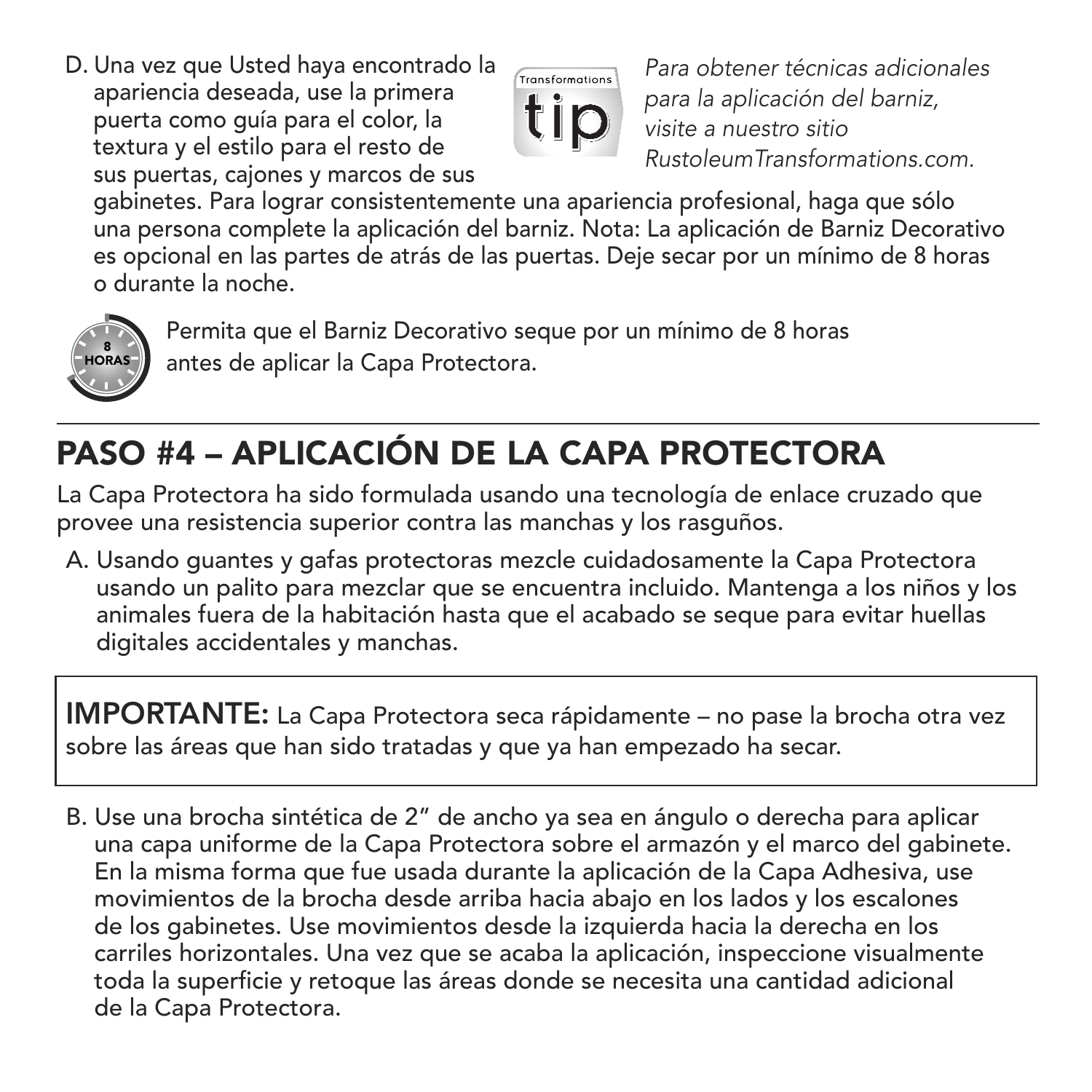- C. Luego, aplique la Capa Protectora primero en el **LADO DE ATRÁS** de la puerta. Siga el mismo proceso usado con la Capa Adhesiva en el "PASO #2". Se requiere solamente una capa de la Capa Protectora. Permita que se seque por dos horas.
- D. Aplique una capa en el **LADO DEL FRENTE** de las puertas y los cajones en la misma forma como Usted aplicó el barniz en los lados de atrás de las puertas. No dé demasiadas pasadas con la brocha en esas áreas ya cubiertas. Si ocurre una acumulación en áreas empotradas, simplemente remuévala con una brocha sintética limpia y seca.
- E. Una vez seca la Capa Protectora, inspeccione bien la superficie buscando áreas que no han sido cubiertas y retóquelas con mas Capa Protectora.
- F. Permita que la Capa Protectora pueda secar sin ser molestada por lo menos por 12 horas. Asegure de mantener todas las ventanas cerradas, las mascotas lejos del lugar y los ventiladores de techo apagados.
- G. Después de 12 horas, Usted puede instalar la ferretería en los cajones y las puertas de sus gabinetes. Mantenga mantener las puertas y los cajones entreabiertas hasta que se sequen completamente. Instale 'bumpers' de plástico o corcho en las partes del lado interior de las puertas y los cajones. Esere 24 horas antes de resumir el uso completo.
- H. La Capa Protectora se seca completamente dentro de 7-10 días. Los tiempos de secado pueden variar dependiendo de las condiciones del tiempo. Evite el uso de limpiadores en sus nuevos gabinetes por 7 días.



Deje que el acabado seque por 12 horas antes de instalar las puertas y los cajones de los gabinetes.



Espere 24 horas antes de empezar un uso completo.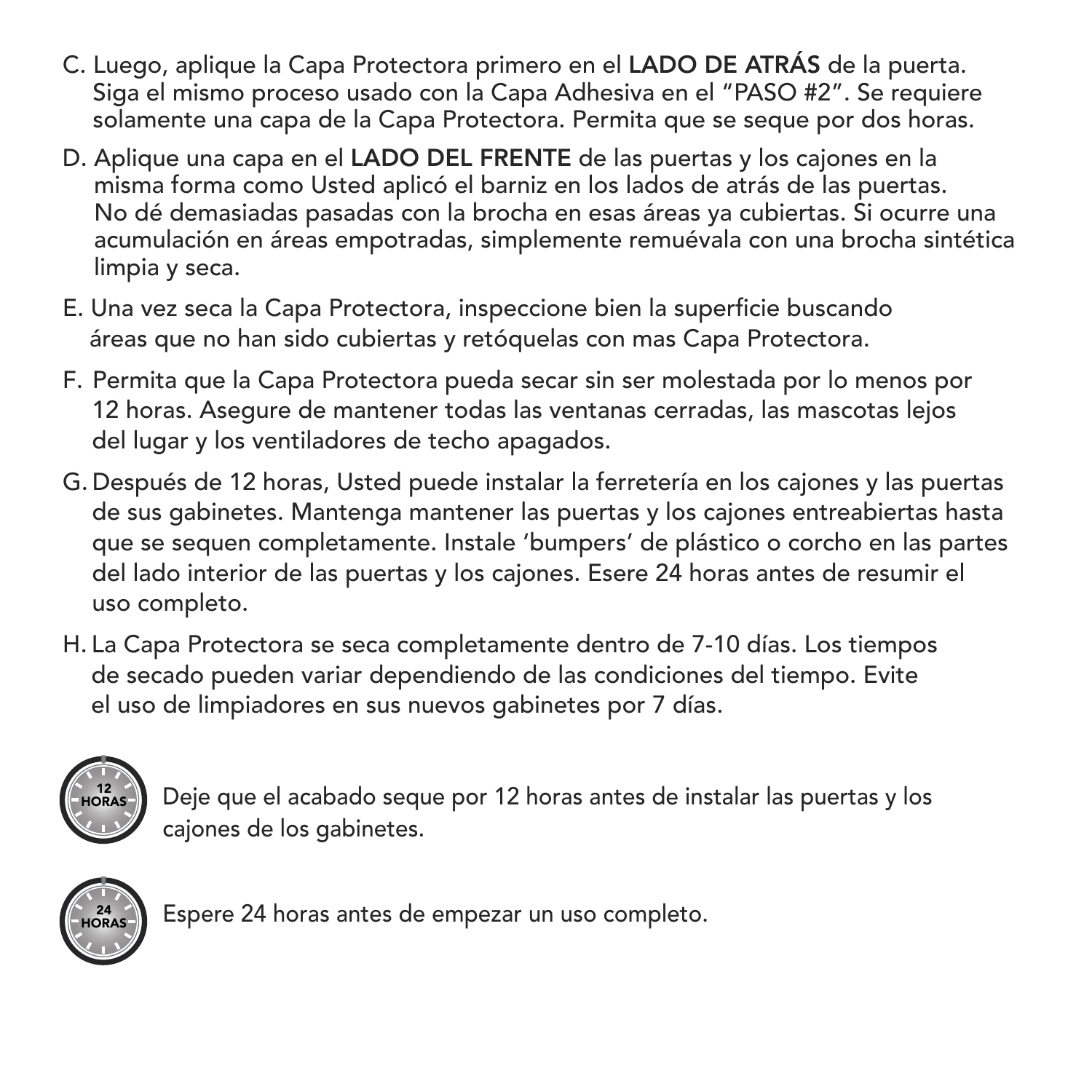#### TRUSTED OUALITY SINCE 1921 **RUST-OLEUM® Cabinet** Transformations<sup>®</sup>

## **Preguntas Frecuentes y Consejos para el Cuidado de Gabinetes**

**Para obtener información adicional visite: RustoleumTransformations.com**

#### **PREGUNTAS GENERALES ACERCA DE TRANSFORMATIONS™**

- **P.** ¿ES CABINET TRANSFORMATIONS™ UN PRODUCTO SEGURO PARA USAR?
- **R.** El producto Cabinet Transformations™ es seguro para usar y tiene un bajo olor. Todos los productos en este sistema son basados en agua y pueden ser limpiados con jabón y agua. Observe cuidado y siga las instrucciones incluidas indicando el uso de guantes y gafas protectoras.
- **P.** ¿SE PUEDE USAR EL PRODUCTO CABINET TRANSFORMATIONS™ EN SUPERFICIES DE MADERA, LAMINADAS Y DE MELAMINA PARA PROVEER LA MISMA BELLA APARIENCIA?
- **R.** Sí, el producto Cabinet Transformations™ se puede usar en superficies de madera, laminadas y de melamina.
- **P.** ¿PUEDO USAR EL PRODUCTO CABINET TRANSFORMATIONS™ EN OTRAS SUPERFICIES ADEMÁS DE LA COCINA?
- **R.** Sí, el producto Cabinet Transformations™ se puede usar en mesas pequeñas, tocadores, sillas, armadios, y más.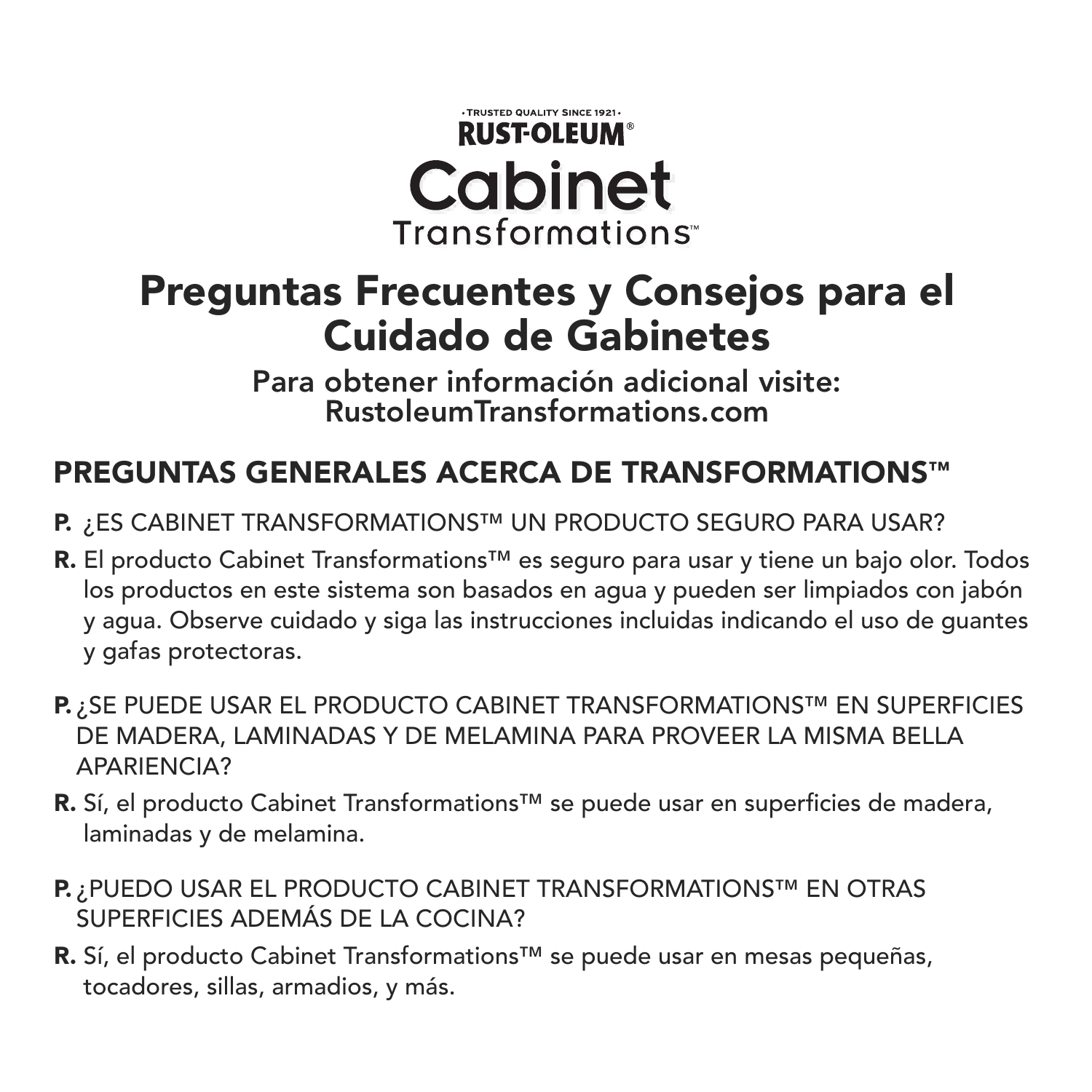## **PREPARACIÓN Y REPARACIÓN DE GABINETES**

- **P.** ¿TENGO QUE QUITAR PINTURA, LIJAR, O IMPRIMAR MIS GABINETES COMO PARTE DE LA PREPARACIÓN?
- **R.** No tiene que quitar pintura, lijar o imprimar con Cabinet Transformations™. Simplemente use el Quita Brillo y las almohadillas para frotar incluidas para preparar sus gabinetes antes de aplicar la Capa Adhesiva.
- **P.** ¿ANTES DE USAR EL PRODUCTO CABINET TRANSFORMATIONS™, CÓMO PUEDO REPARAR LAS GRIETAS O LOS AGUJEROS EN MIS GABINETES ORIGINALES?
- **R.** Todas las grietas, agujeros, melladuras y rasguños pueden ser rellenados con madera de plástico. Cuando este relleno está seco, lije el área hasta que se encuentre pareja con la superficie del alrededor. Una vez que las reparaciones hayan sido efectuadas, siga el proceso normal para la aplicación del producto Cabinet Transformations™.

#### **P.** ¿PUEDO CAMBIAR COMPLETAMENTE TODA LA FERRETERÍA DE MIS GABINETES?

**R.** Sí, el cambio de todos las manijas, agarradores y jaladores es una buena manera para continuar la transformación. Asegure de comprar nueva ferretería antes de empezar el proceso de aplicación del producto Cabinet Transformations™. Determine si necesita nuevos o diferentes agujeros. Rellene todos los agujeros que no necesita con relleno de madera de plástico. Permita que todo seque y luego lije parejo con el área circundante. Una vez que los agujeros hayan sido rellenados, siga el proceso normal para la aplicación del producto Cabinet Transformations™.

#### **P.** ¿ES NECESARIO REMOVER LAS PUERTAS Y LA FERRETERÍA DE MIS GABINETES?

**R.** Para obtener un mejor resultado, se recomienda que se quite todas las puertas y la ferretería de los gabinetes. Será más fácil lograr un acabado uniforme y liso cuando se aplica el producto mientras que las puertas están en una posición horizontal.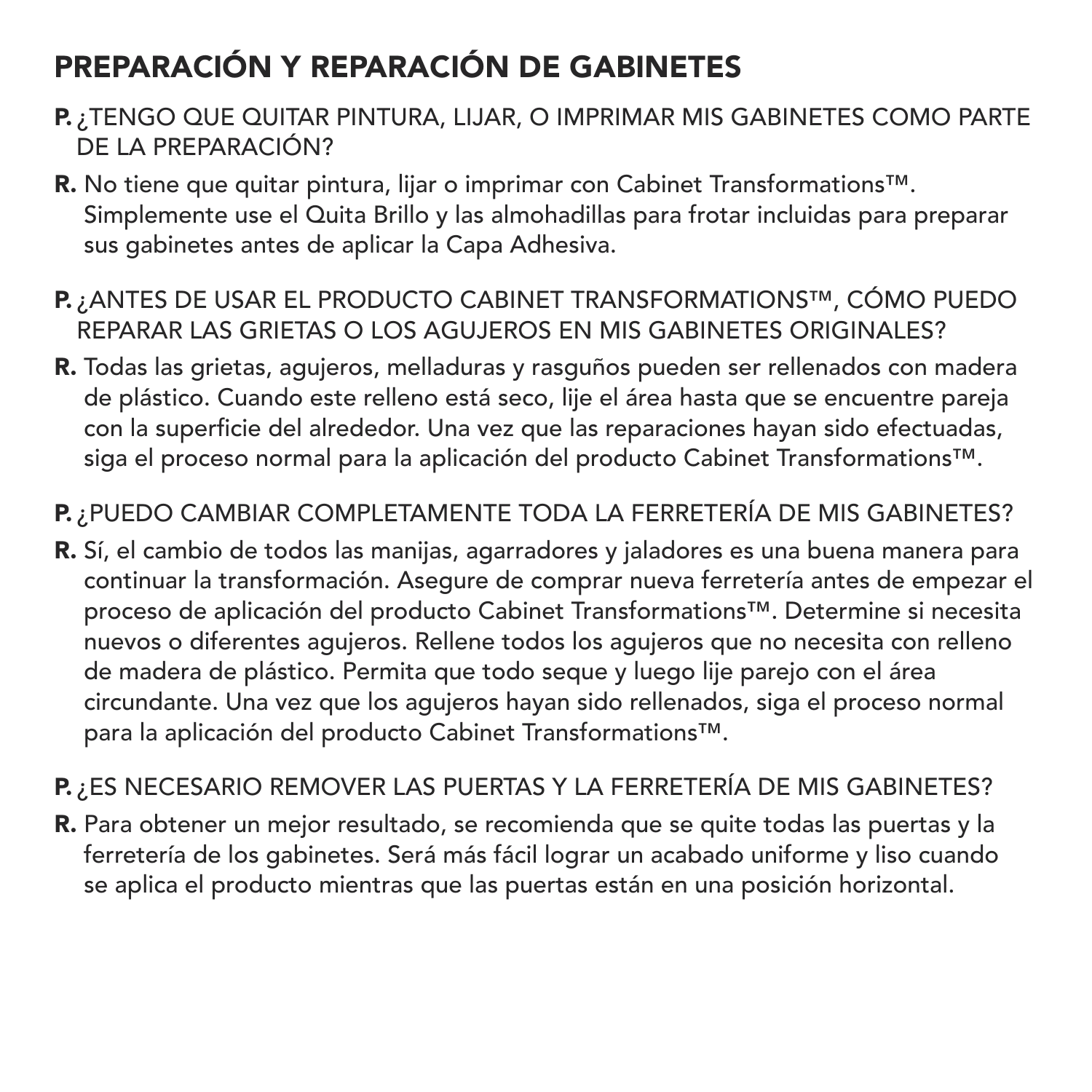#### **PREPARACIÓN Y REPARACIÓN DE GABINETES continuación**

- **P.** ¿QUÉ PUEDO USAR PARA ELEVAR LAS PUERTAS DE MIS GABINETES DURANTE EL PROCESO DE APLICACIÓN?
- **R.** Para facilitar el proceso, inserte dos tornillos para pared de yeso en una madera de 2x4. Instale dos de éstas en su mesa de trabajo para soportar cada puerta y hacer que los lados de las puertas sean más fáciles de pintar. Por favor vea el DVD educacional que se encuentra incluido con el kit para obtener más detalles.
- **P.** YO TENGO GABINETES DE ROBLE. ¿SE PODRÁ VER EL GRANO DE LA MADERA A TRAVÉS DEL BARNIZ?
- **R.** El color sólido de la Capa Adhesiva permitirá que un poco de la belleza natural del grano de la madera se pueda ver especialmente en las especies que tienen un grano abierto como el roble. Si no desea la apariencia del grano de madera, use un relleno para madera antes de aplicar el acabado. Siga las instrucciones del fabricante para la aplicación del relleno para madera.
- **P.** YO TENGO GABINETES DE PINO NUDOSO. ¿VAN ESTOS NUDOS REQUERIR UNA PREPARACIÓN ESPECIAL?
- **R.** Los nudos, como esos de los pinos nudosos, pueden ser una problema cuando se está aplicando un acabado. La resina de los nudos puede salir a través de la superficie y arruinarla. Simplemente prepare la superficie usando una capa preparadora con base de laca como el producto preparador Zinsser® B-I-N® y luego proceda con su proyecto.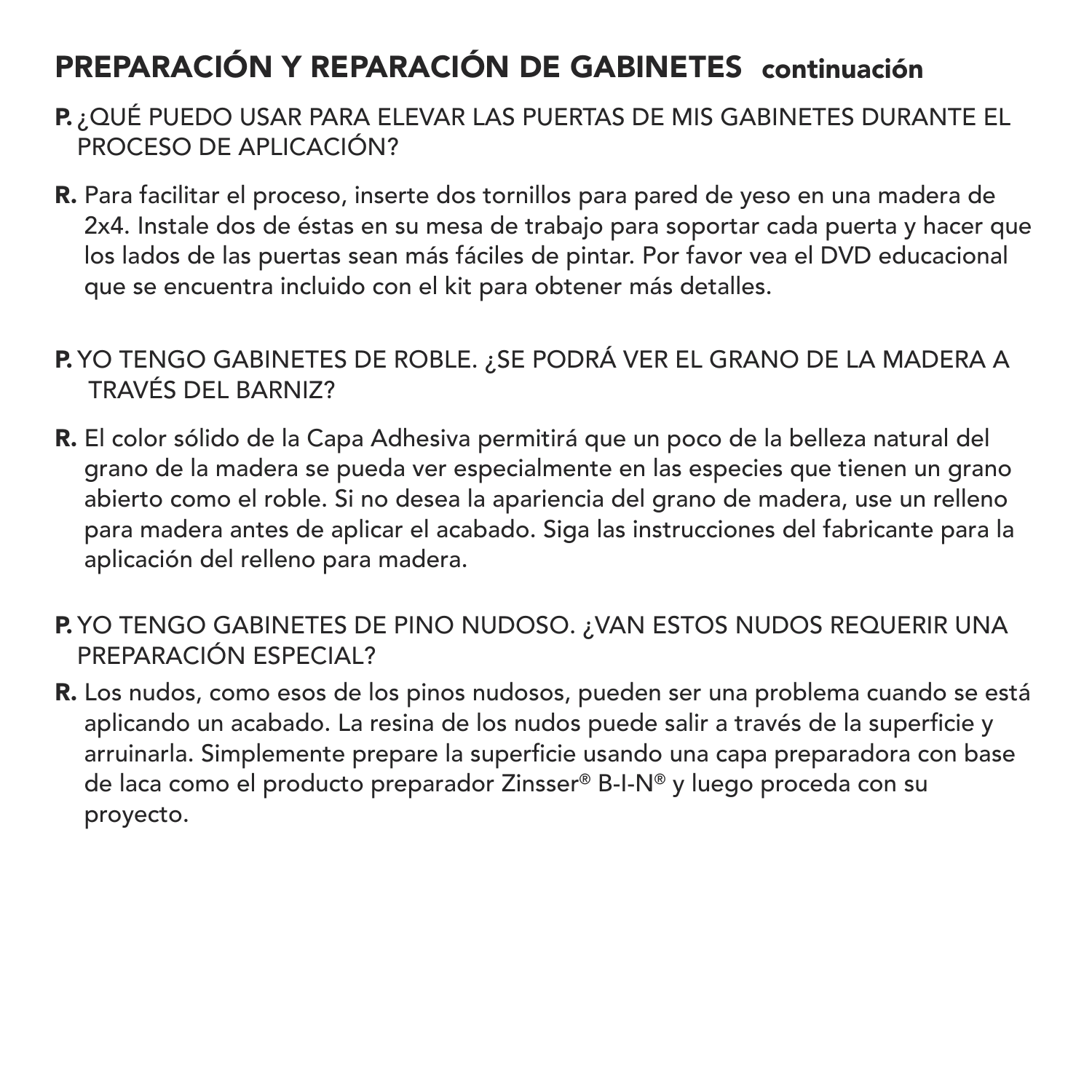#### **PREPARACIÓN Y REPARACIÓN DE GABINETES continuación**

- **P.** ¿SI ESTOY PINTANDO SOBRE MADERA VERDE, QUE PASOS ADICIONALES TENGO QUE TOMAR PARA ASEGURAR SEGURAR UNA ABSORCIÓN APROPIADA DE LA CAPA ADHESIVA?
- **R.** Si es que está pintando sobre madera verde, se recomienda que Usted use una capa preparadora como Zinsser® Bulls Eye® 1-2-3 para sellar apropiadamente la superficie. Es posible que Usted tenga que lijar levemente cualquier grano levantado en la madera.

### **CONSEJOS PARA LA APLICACIÓN**

- **P.** ¿DEBERÍA PINTAR EL INTERIOR DE LOS MARCOS Y CAJONES DE MIS GABINETES?
- **R.** Se recomienda que todos los marcos, puertas y cajones de los gabinetes sean cubiertos con el acabado usando dos capas uniformes. Sin embargo, no hay suficiente Capa Adhesiva para cubrir el interior de los marcos o los cajones de los gabinetes. Para asegurar una apariencia limpia y uniforme, aplique cinta adhesiva lisa de pintor en los bordes del interior de los marcos o los cajones de los gabinetes. Asegure que los bordes estén bien adheridos para que el acabado no pueda penetrarlos.
- **P.** ¿CÓMO SE PUEDE APLICAR ESTE ACABADO ALREDEDOR DE LAS ESTUFAS PARA COCINAR, LAVAPLATOS, Y OTROS ELECTRODOMÉSTICOS?
- **R.** Cubra los bordes de las estufas para cocinar, lavaplatos y otros electrodomésticos con cinta adhesiva lisa de pintor. Tenga mucho cuidado de apretar los bordes bien para asegurar que el producto no los pueda penetrar. Cubra completamente las encimeras de los mostradores y los pisos.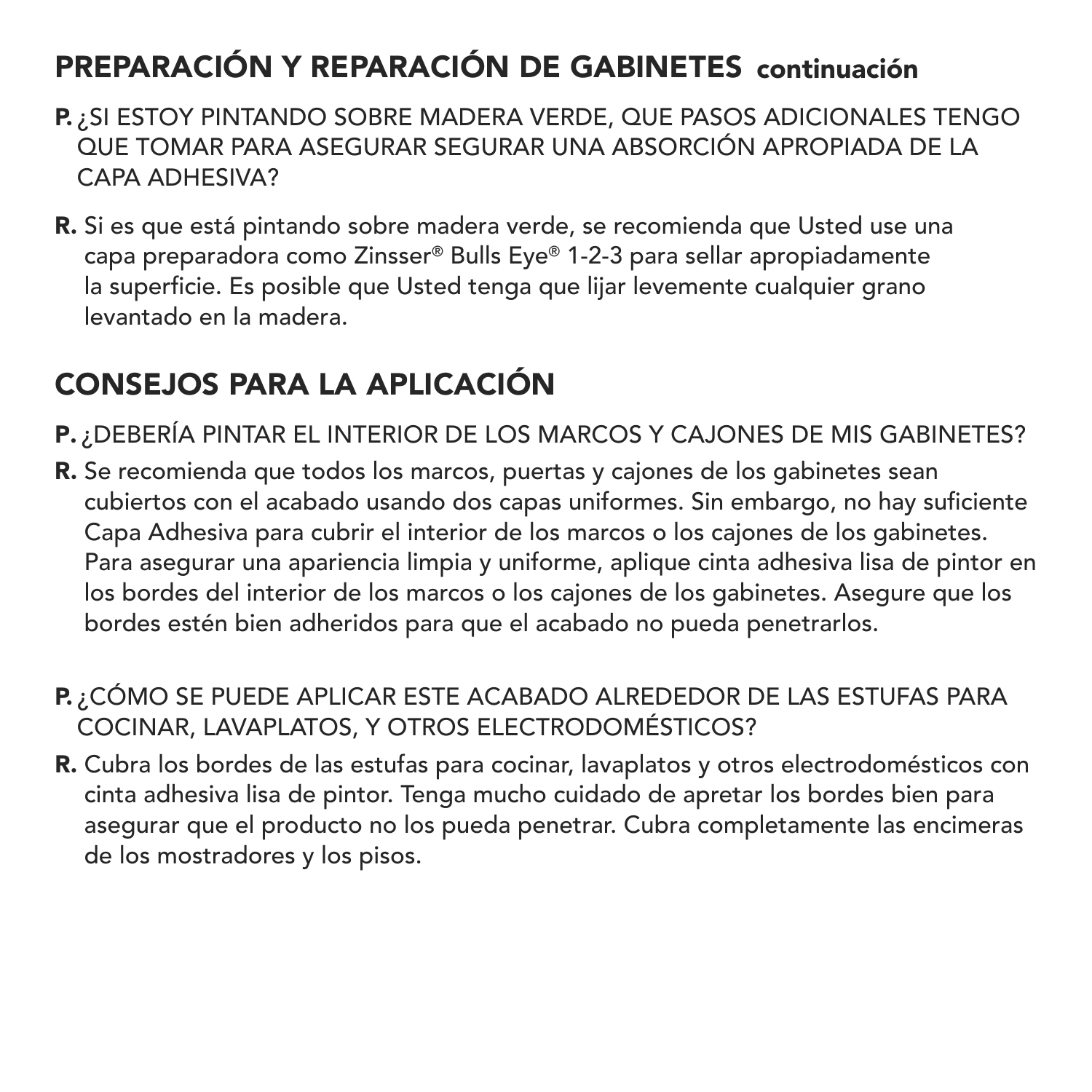### **CONSEJOS PARA LA APLICACIÓN continuación**

#### **P.** ¿CÓMO PUEDO EVITAR PROBLEMAS POTENCIALES CON LA APARIENCIA?

- **R.** Aplique la Capa Adhesiva y la Capa Protectora en capas uniformes con movimientos de la brocha siempre en la dirección del grano de la madera. Asegure de evitar derrames. Si un derrame ocurre, pásele una brocha mientras que el producto todavía esté mojado o limpielo con agua si ya esta seco. Use una brocha de alta calidad durante todo el proyecto para lograr un acabado de lo más liso.
- **P.** ¿DÓNDE PUEDO APRENDER MÁS ACERCA DE TÉCNICAS ADICIONALES PARA LA APLICACIÓN DEL BARNIZ?
- **R.** La técnica tradicional para la aplicación de este producto se encuentra en las direcciones en el Folleto Educacional. Para obtener técnicas adicionales visite RustoleumTransformations.com.
- **P.** HE APLICADO EL BARNIZ DECORATIVO, PERO NO ME GUSTA COMO QUEDÓ. ¿QUÉ PUEDO HACER?
- **R.** El Barniz Decorativo se queda húmedo por 3-5 minutos. Mientras esté húmedo, simplemente use el Paño para Barniz para remover el barniz desde la superficie. Si el Barniz Decorativo ya se ha secado, use un trapo limpio y húmedo para removerlo de la superficie. Nota: Si es que está aplicando sobre gabinetes con grano abierto, como son los de madera de roble, no podrá remover todo el Barniz Decorativo desde la superficie. En este caso, tendrá que aplicar otra Capa Adhesiva seguida por otra capa de la Capa Protectora.

#### **P.** ¿TENGO QUE USAR EL BARNIZ DECORATIVO?

**R.** El uso del Barniz Decorativo es opcional y no añade algún beneficio para el desempeño del sistema. Si Usted no desea usar un Barniz Decorativo, simplemente salte el "PASO #3" en el proceso de la aplicación.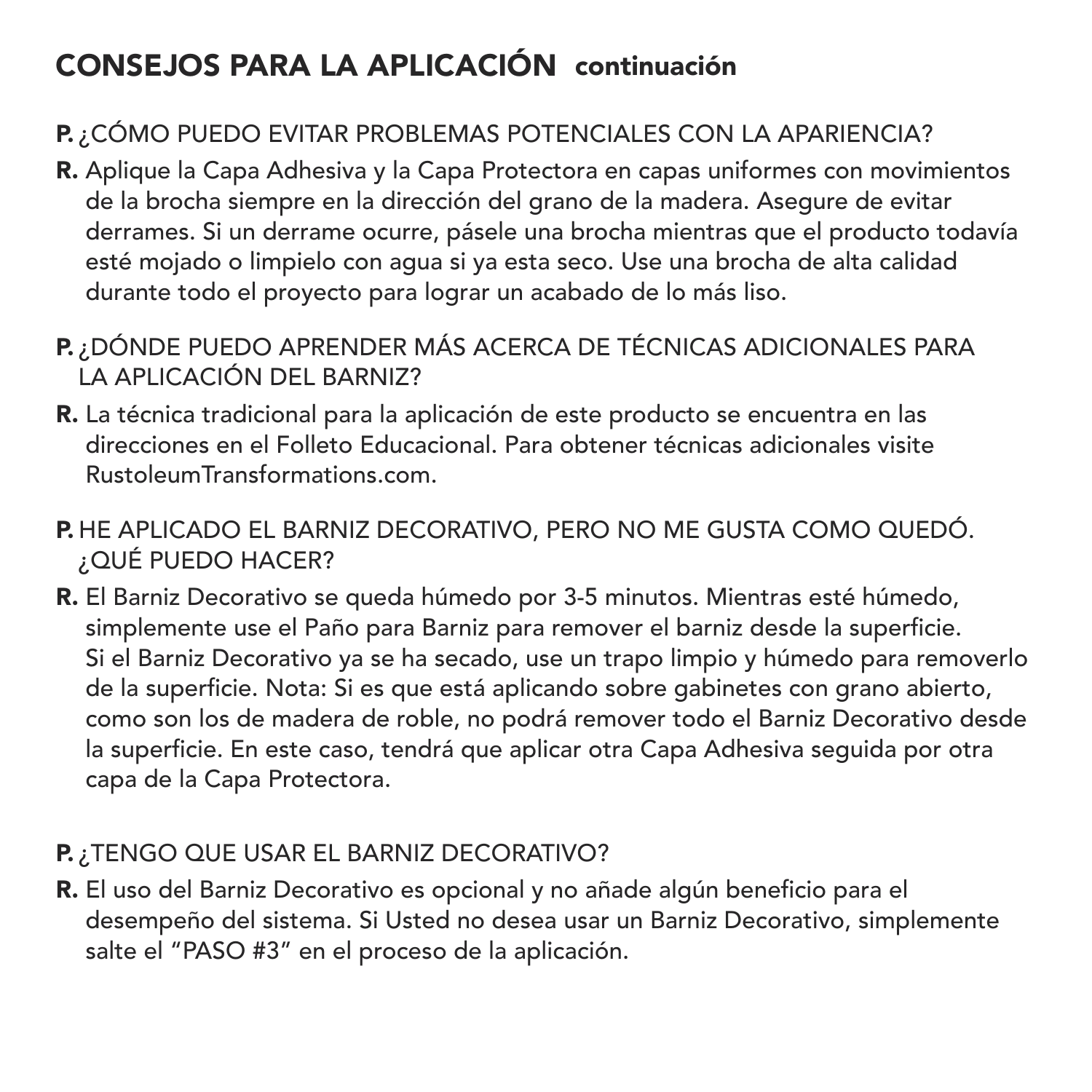## **CONSEJOS PARA LA APLICACIÓN continuación**

- **P.** ¿PUEDO USAR UNA ROCIADORAO UN RODILLO PARA APLICAR EL PRODUCTO CABINET TRANSFORMATIONS™?
- **R.** No se recomienda usar una rociadora o un rodillo con la Capa Adhesiva si piensa aplicar el Barniz Decorativo. A medida que el barniz se remueve con el Paño para Barniz Decorativo, una cantidad del barniz naturalmente se queda en las ranuras verticales hechas por las marcas de la brocha usada con la Capa Adhesiva. El rociado o la aplicación con rodillo de la Capa Adhesiva elimina la posibilidad de poder lograr este efecto porque elimina las marcas de la brocha.
- **P.** ¿PUEDO ROCIAR EL PRODUCTO CABINET TRANSFORMATIONS SIN NO VOY A APLICAR EL BARNIZ DECORATIVO?
- **R.** Usted puede rociar el producto Cabinet Transformations™ solamente cuando no piensa usar el Barniz Decorativo en el sistema. Para rociar la Capa Adhesiva, tiene que reducirla con hasta un 30% de agua y usar una rociadora HVLP a 35 libras por pulgada cuadrada. Para rociar la Capa Protectora, reduzcala con hasta un 10% de agua y use una rociadora HVLP a 35 libras por pulgada cuadrada. La temperatura ideal para rociar y las condiciones de la humedad son 26° C (78° F) con un 35% de humedad.
- **P.** ¿CÓMO PUEDEN AFECTAR LA HUMEDAD Y LA TEMPERATURA AL PROCESO DE LA APPLICACIÓN?
- **R.** Una humedad más alta causará que el acabado se seque más despacio mientras que una humedad más baja causará que el acabado se seque más rápido. Aplique cuando la temperatura del aire (ambiente) se encuentre a 10-32° C (50-90° F) y la humedad relativa se encuentre debajo de un 60%.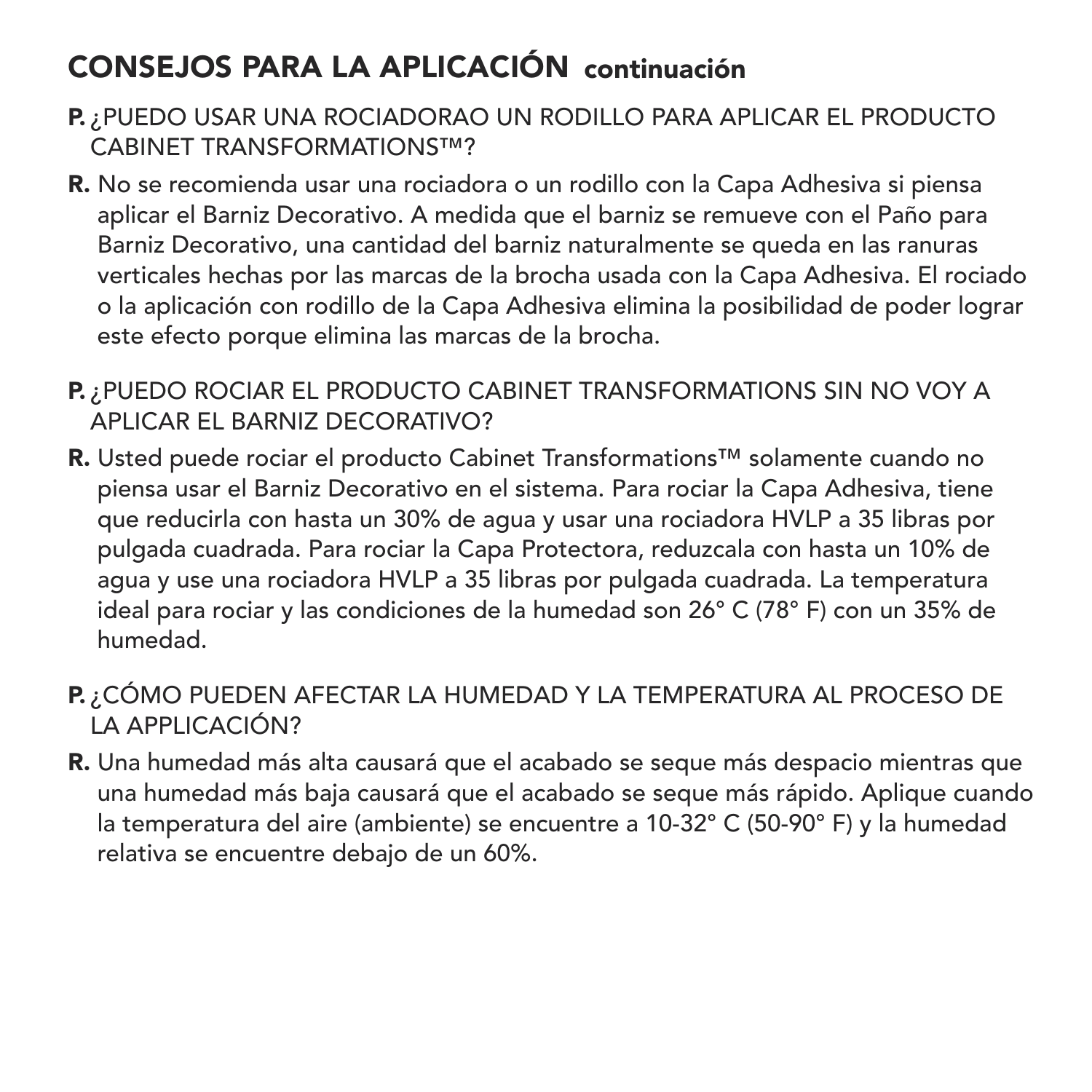#### **CONSEJOS PARA LA APLICACIÓN continuación**

- **P.** ¿COMO PUEDO DESECHAR EL PRODUCTO NO USADO Y LOS TRAPOS Y BROCHAS SUCIOS?
- **R.** Cubra bien todo el producto que no se ha usado para poder almacenarlo. Todas las herramientas pueden ser limpiadas con agua. Deseche todo el producto que no quiere guardar de acuerdo a las regulaciones locales.
- **P.** ¿POR CUÁNTO TIEMPO TENGO QUE ESPERAR ANTES DE INSTALAR LAS PUERTAS Y CAJONES DE MIS GABINETES DESPUÉS DE HABER USADO CABINET TRANSFORMATIONS™?
- **R.** Todas las puertas, cajones, y toda la ferretería pueden ser instalados tan pronto como después de 12 horas desde la aplicación de la capa final de la Capa Protectora. Mantenga los cajones y las puertas entreabiertos hasta que la Capa Protectora esté completamente seca. Instale los 'bumpers' de plástico o corcho. La Capa Protectora se secará completamente después de 7-10 días. Los tiempos de secado pueden variar de acuerdo con las condiciones del tiempo local. Evite el uso de limpiadores en los nuevos gabinetes por 7 días.

#### **MANTENIMIENTO Y CUIDADO**

- **P.** ¿CÓMO PUEDO MANTENER LAS NUEVAS SUPERFICIES CON CABINET TRANSFORMATIONS™?
- **R.** El cuidado de sus gabinetes con sus nuevas superficies es algo fácil. Para limpiar las superficies, use un paño húmedo o una esponja con jabón suave o detergente.
- **P.** ¿CUÁNTO TIEMPO DURARÁ EL PRODUCTO CABINET TRANSFORMATIONS™?
- **R.** Con un uso normal y un cuidado apropiado, sus nuevas superficies durarán por muchos años.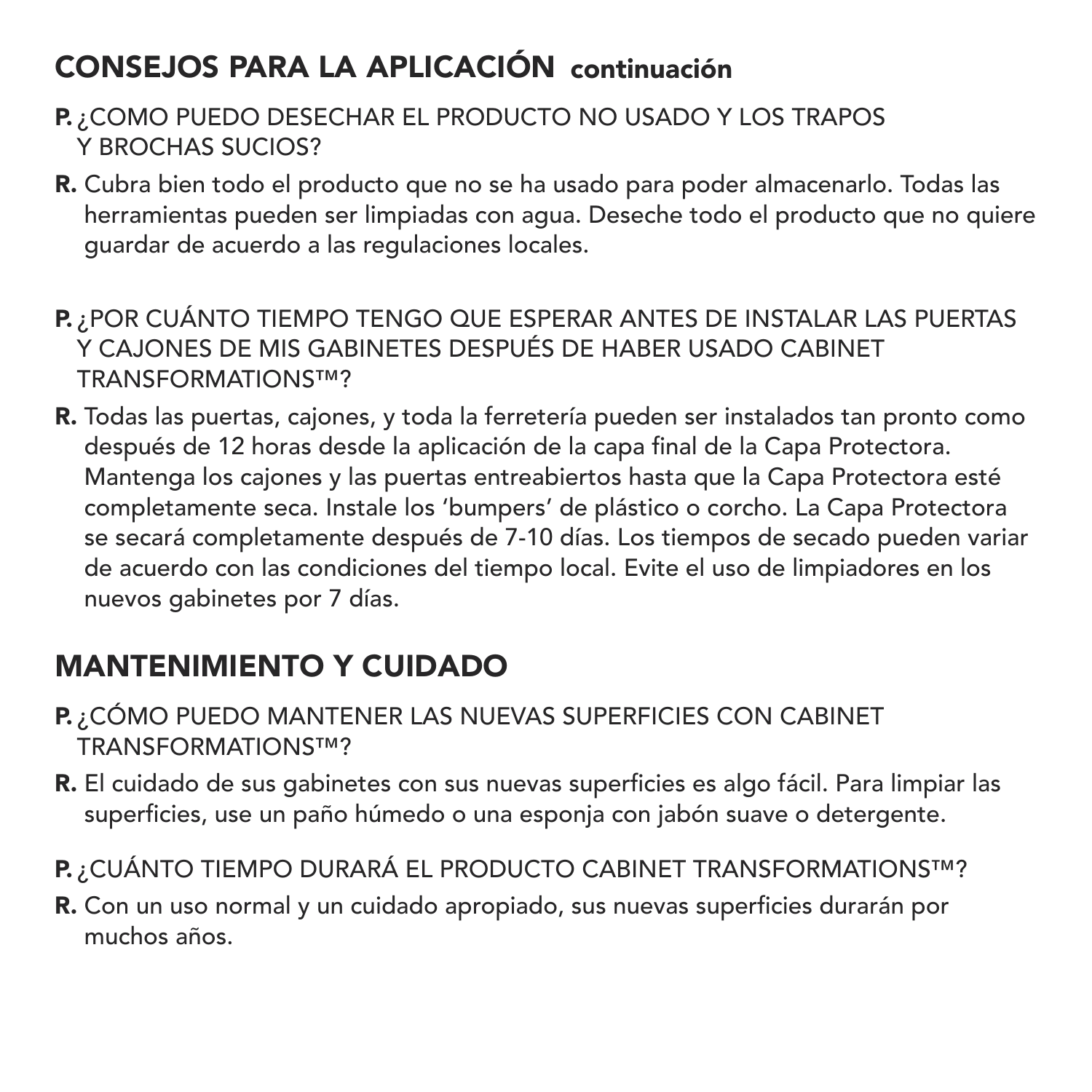#### **INFORMACIÓN SOBRE LA SEGURIDAD**

EVITE CONTACTO CON LA PIEL, OJOS Y LA ROPA DE VESTIR. USE PROTECCIÓN PARA LOS OJOS, GUANTES Y ROPA PARA LA PROTECTORA. LÁVESE COMPLETAMENTE DESPUÉS DE HABER USANDO LOS PRODUCTOS.

En caso de contacto con la piel, lave el área afectada con jabón y agua y luego enjuague bien. PRIMEROS AUXILIOS: En caso de contacto con los ojos, enjuague con agua fría por 15 minutos. Si se ha tragado el producto, no induzca el vómito. Beba 1-2 vasos de agua o leche. Póngase en contacto con un médico inmediatamente.

#### **MANTENGA FUERA DEL ALCANCE DE LOS NIÑOS. NO BEBA INTERNAMENTE.**

#### **Información Adicional y Ayuda Técnica**

Para obtener más Información visite al sitio: RustoleumTranformations.com o llame al 1-888-577-8459.

#### **ADVERTENCIA:**

*Si Usted raspa, lija o remueve la pintura vieja, Usted puede soltar polvo con plomo. EL PLOMO ES TÓXICO. UNA EXPOSICIÓN CON EL PLOMO PUEDE CAUSAR ENFERMEDADES SERIAS, COMO DAÑOS AL CEREBRO, ESPECIALMENTE EN LOS NIÑOS. LAS MUJERES ESPERANDO FAMILIA TAMBIÉN DEBEN EVITAR UNA EXPOSICIÓN. Use un respirador aprobado por NIOSH para controlar la exposición con el plomo. Limpie cuidadosamente usando una aspiradora HEPA y un estropajo húmedo. Antes de empezar, averigüe cómo protegerse a sí mismo(a) y a su familia poniéndose en contacto con la línea Abierta Nacional para la Información sobre el Plomo llamando al 1-800-424-LEAD o sino visite al sitio www.epa.gov/lead.*